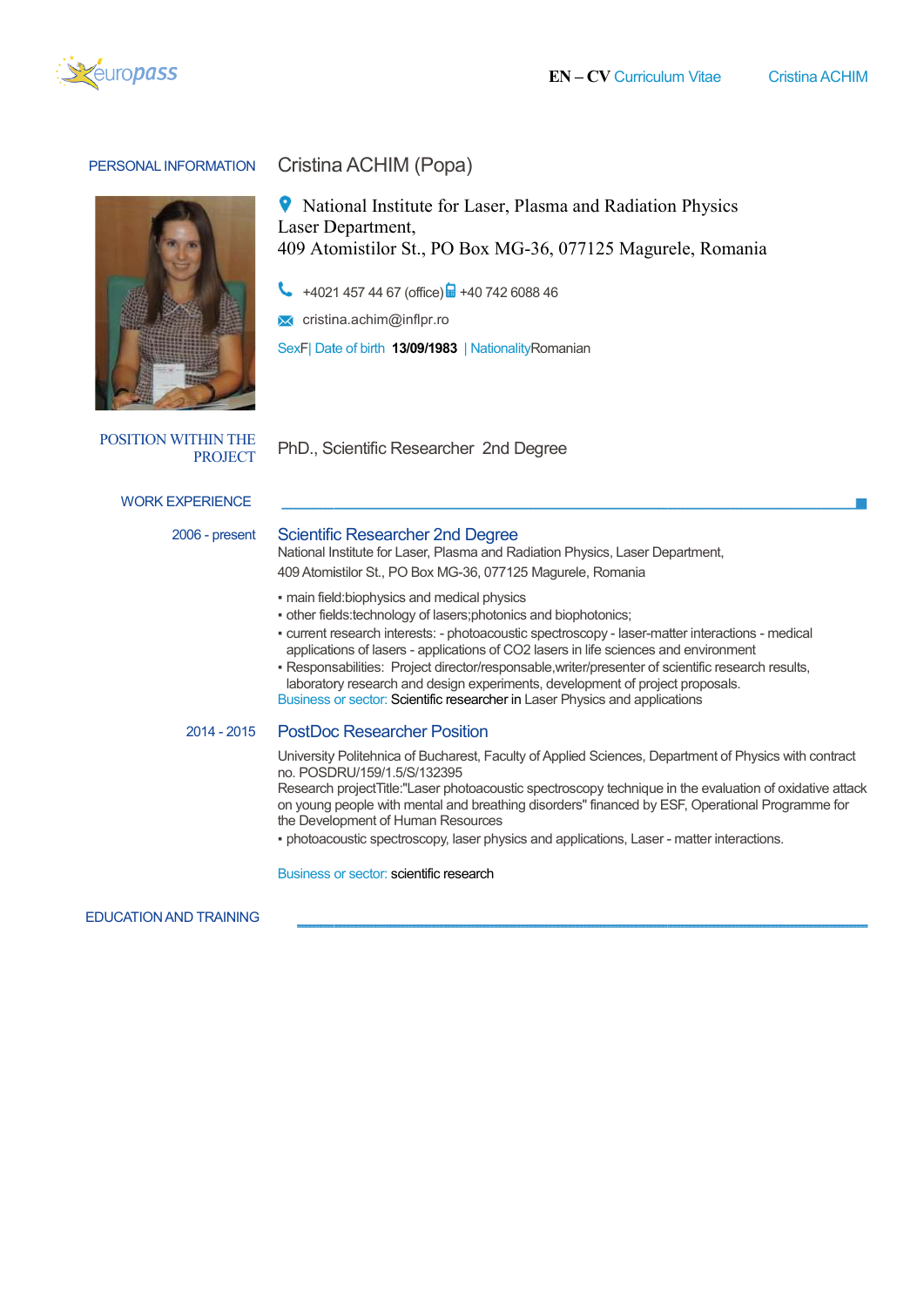

| 2008 - 2011                      | PhD in Physics with "Very good" qualificative<br>University of Bucharest, Faculty of Physics<br>Speciality: Physics (principal subject: Study of photoacoustics in medical applications)<br>Principal subjects covered or skills acquired: optoelectronics, physics lasers, photoacoustics.                                                                    |
|----------------------------------|----------------------------------------------------------------------------------------------------------------------------------------------------------------------------------------------------------------------------------------------------------------------------------------------------------------------------------------------------------------|
| 2006-2008                        | Master Degree in Biophysics and Medical Physics<br>University of Bucharest, Faculty of Physics<br>(principal subject: CO2 laser photoacoustic spectroscopy in breath analysis)<br>Principal subjects covered or skills acquired: photoacoustics, optics, optical radiation sourses,<br>detectors for optical radiation, photoacoustic technologies in medicine |
| 2002-2006                        | <b>Bachelor of Science in Medical Physics</b><br>University of Bucharest, Faculty of Physics<br>Speciality Medical Physics (principal subject: The Fourier transform in optics)<br>Principal subjects covered or skills acquired: optics, optical radiation sourses.                                                                                           |
| 2004                             | Management and computerized accounting at Computer SRL,<br>Bucharest, Romania, principal subject: Small Firm Management                                                                                                                                                                                                                                        |
| 19 July - 22 July 2017           | Laser Ignition Summer School (LISS 2017),<br>Brasov, Romania                                                                                                                                                                                                                                                                                                   |
| July 2-6, 2018                   | Laser Ignition Summer School (LISS 2018),<br>Sibiu, Romania                                                                                                                                                                                                                                                                                                    |
| <b>PERSONAL</b><br><b>SKILLS</b> |                                                                                                                                                                                                                                                                                                                                                                |
| Mother tongue(s)                 | Romanian                                                                                                                                                                                                                                                                                                                                                       |

|  | Other language(s) |  |
|--|-------------------|--|
|--|-------------------|--|

English

French Italian

| <b>UNDERSTANDING</b> |         |                    | <b>SPEAKING</b>   | <b>WRITING</b> |
|----------------------|---------|--------------------|-------------------|----------------|
| Listening            | Reading | Spoken interaction | Spoken production |                |
| C1                   | C1      | C1                 | C1                | С1             |
|                      |         |                    |                   |                |
| A1                   | A2      | A1                 | A <sub>1</sub>    | A1             |
| A1                   | A1      | A <sub>2</sub>     | A1                | A1             |
|                      |         |                    |                   |                |

Levels: A1/A2: Basic user Common European Framework of Reference for Languages - B1/B2: Independent user - C1/C2 Proficient user **European** 

Communication skills

INVITED lectures, working with students and attending professional tutorials communication-oriented Improved communication skills gained through my experience as researcher, presenting oral and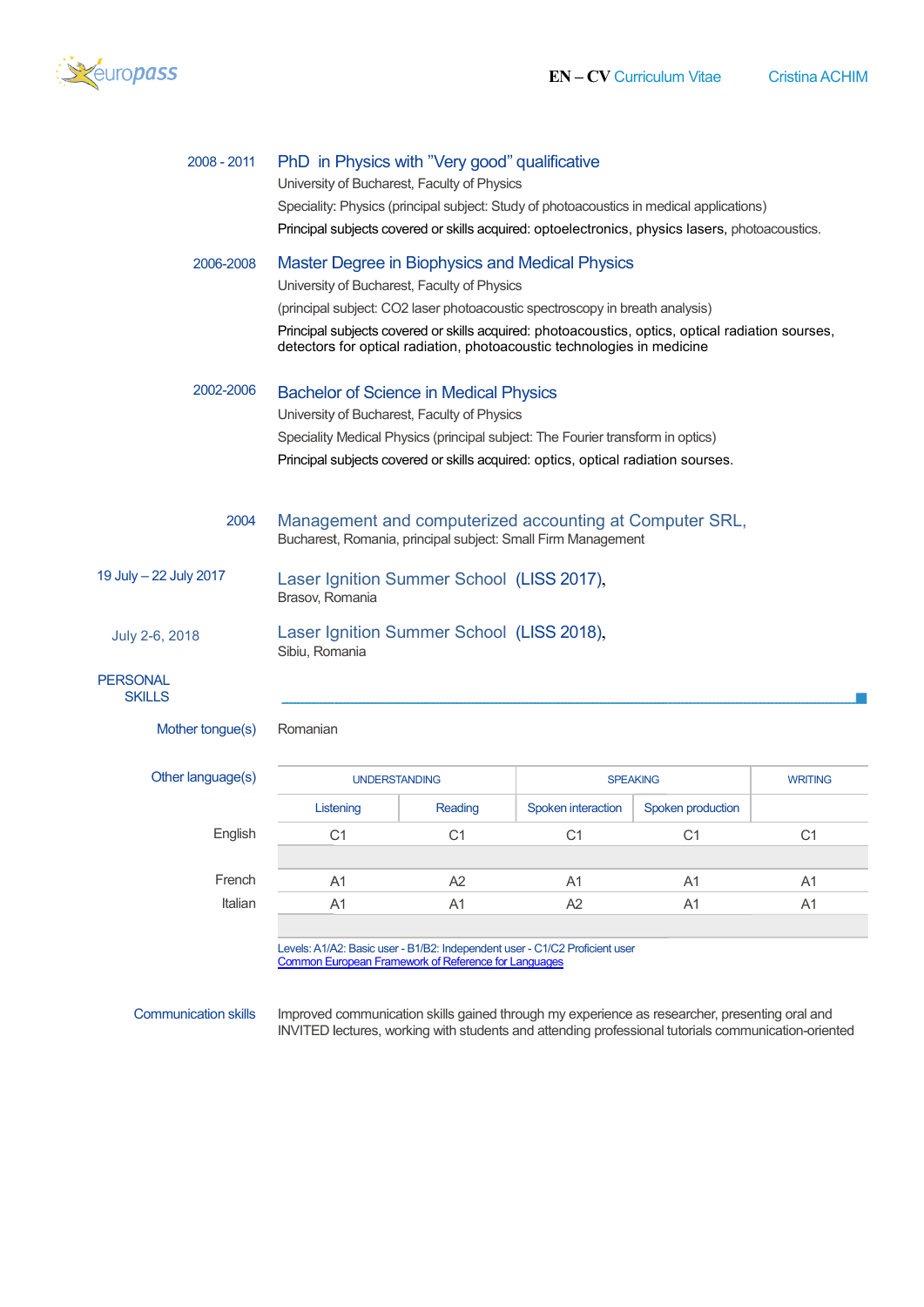

| Organisational / managerial skills                | Good organisational / managerial skills proved in the financial and technical implementation of 13<br>scientific projects, as well in the organization of 6 scientific conferences:                                                                                                                                                                                                                                                                                                                                                                                                                                                                                                                                                                                                                                                                                                                                                                                                                                                                                                                                                                                                                                                                                                                                                                                                                                                                                                                                              |                                                                                                       |                     |            |                    |
|---------------------------------------------------|----------------------------------------------------------------------------------------------------------------------------------------------------------------------------------------------------------------------------------------------------------------------------------------------------------------------------------------------------------------------------------------------------------------------------------------------------------------------------------------------------------------------------------------------------------------------------------------------------------------------------------------------------------------------------------------------------------------------------------------------------------------------------------------------------------------------------------------------------------------------------------------------------------------------------------------------------------------------------------------------------------------------------------------------------------------------------------------------------------------------------------------------------------------------------------------------------------------------------------------------------------------------------------------------------------------------------------------------------------------------------------------------------------------------------------------------------------------------------------------------------------------------------------|-------------------------------------------------------------------------------------------------------|---------------------|------------|--------------------|
| <b>Organizer of International</b><br>conferences: | 1. Light at Extreme Intensities - LEI 2009, (October 16 - 21 2009), Brasov, Romania<br>http://lei2009.inflpr.ro/Index-4.html<br>2. International Student Conference on Photonics - ISCP 2012 (8-11 May 2012), Sinaia, Romania<br>http://iscp.inflpr.ro/data/uploads/program/bookabsiscp12 final.pdf<br>3. ICUIL 2012-The International Committee on Ultra-High Intensity Lasers. (September 16 - 21,<br>2012), Mamaia, Romania http://www.icuil.org<br>4. ISLWA 2011 - International Student Workshop on Laser Applications (May 31- June 4, 2011, Bran,<br>Romania) http://iswla.inflpr.ro/CompleteProgram.pdf<br>5. IONS® Balvanyos 2017 http://ionsbalvanyos.osahost.org/<br>6. ISCP&INDLAS Conference, Alba Iulia, 2018, http://iscp-indlas.inflpr.ro/,<br>https://www.facebook.com/ISCP-Indlas-2018-Conference-194211797975148/                                                                                                                                                                                                                                                                                                                                                                                                                                                                                                                                                                                                                                                                                             |                                                                                                       |                     |            |                    |
| <b>Research Projects:</b>                         | Director- PN-II-RU-TE-2011/ no. TE50; "Trace gas detection in life sciences by laser<br>1.<br>photoacoustic methods-TRACELIFE", (2011-2014), (http://te50.inflpr.ro)<br>2. Project Responsible: PN-II-PT-PCCA-2013-4-0361, no: 72/2014, "Integrated system for<br>monitoring and bioremediation of metal/radionuclides contaminated area - IMONBIO"<br>(2014-2017), (http://www.incdsb.ro/p/Imonbio/index ro.html)<br>3. Director - Post Doc Fellowship at University "Politehnica" of Bucharest, Faculty of Applied<br>Sciences, Department of Physics with contract no. POSDRU/159/1.5/S/132395 financed by<br>ESF, Operational Programme for the Development of Human Resources 2007-2013;<br>4. Project Manager - PhD Fellowship at University of Bucharest, Doctoral School of Physics,<br>Faculty of Physics with contract No. POSDRU/6/1.5/S/10, financed by ESF, Operational<br>Programme for the Development of Human Resources 2007-2013.<br>Project Director- STAR C3/ no. 603, Contract no.153/19.07.207; "Development of an<br>5.<br>Instrument for Monitoring of the Astronauts Health-IMAH", (2017-2019),<br>(http://star.rosa.ro/downloads/C3 2016/STAR C3 2016 PropFinantare CDI.pdf)<br>Member of professional associations: (SPIE) - USA "International Society for Optical Engineering";<br>Member in the team of 8 National Progammes (including the PC7 project "Extreme Light<br>Infrastructure", finalized with the construction in Romania of a large pan-European research<br>infrastructure (ELI-NP). |                                                                                                       |                     |            |                    |
| Job-related skills                                | applications of lasers.                                                                                                                                                                                                                                                                                                                                                                                                                                                                                                                                                                                                                                                                                                                                                                                                                                                                                                                                                                                                                                                                                                                                                                                                                                                                                                                                                                                                                                                                                                          | Areas of specialization and qualifications: technology of lasers, photoacoustic spectroscopy, medical |                     |            |                    |
| <b>Digital competence</b>                         | SELF-ASSESSMENT                                                                                                                                                                                                                                                                                                                                                                                                                                                                                                                                                                                                                                                                                                                                                                                                                                                                                                                                                                                                                                                                                                                                                                                                                                                                                                                                                                                                                                                                                                                  |                                                                                                       |                     |            |                    |
|                                                   | <b>Information</b><br>processing                                                                                                                                                                                                                                                                                                                                                                                                                                                                                                                                                                                                                                                                                                                                                                                                                                                                                                                                                                                                                                                                                                                                                                                                                                                                                                                                                                                                                                                                                                 | Communication                                                                                         | Content<br>creation | Safety     | Problem<br>solving |
|                                                   | Proficient                                                                                                                                                                                                                                                                                                                                                                                                                                                                                                                                                                                                                                                                                                                                                                                                                                                                                                                                                                                                                                                                                                                                                                                                                                                                                                                                                                                                                                                                                                                       | Proficient                                                                                            | Proficient          | Proficient | Proficient         |
|                                                   | Levels: Basic user - Independent user - Proficient user<br>Digital competences - Self-assessment grid                                                                                                                                                                                                                                                                                                                                                                                                                                                                                                                                                                                                                                                                                                                                                                                                                                                                                                                                                                                                                                                                                                                                                                                                                                                                                                                                                                                                                            |                                                                                                       |                     |            |                    |
| Other digital sklls                               | - Acquisition date:Test Point, Origin.<br>- Operating (Word, Excel, Power Point, Corel Draw, PhotoShop).                                                                                                                                                                                                                                                                                                                                                                                                                                                                                                                                                                                                                                                                                                                                                                                                                                                                                                                                                                                                                                                                                                                                                                                                                                                                                                                                                                                                                         |                                                                                                       |                     |            |                    |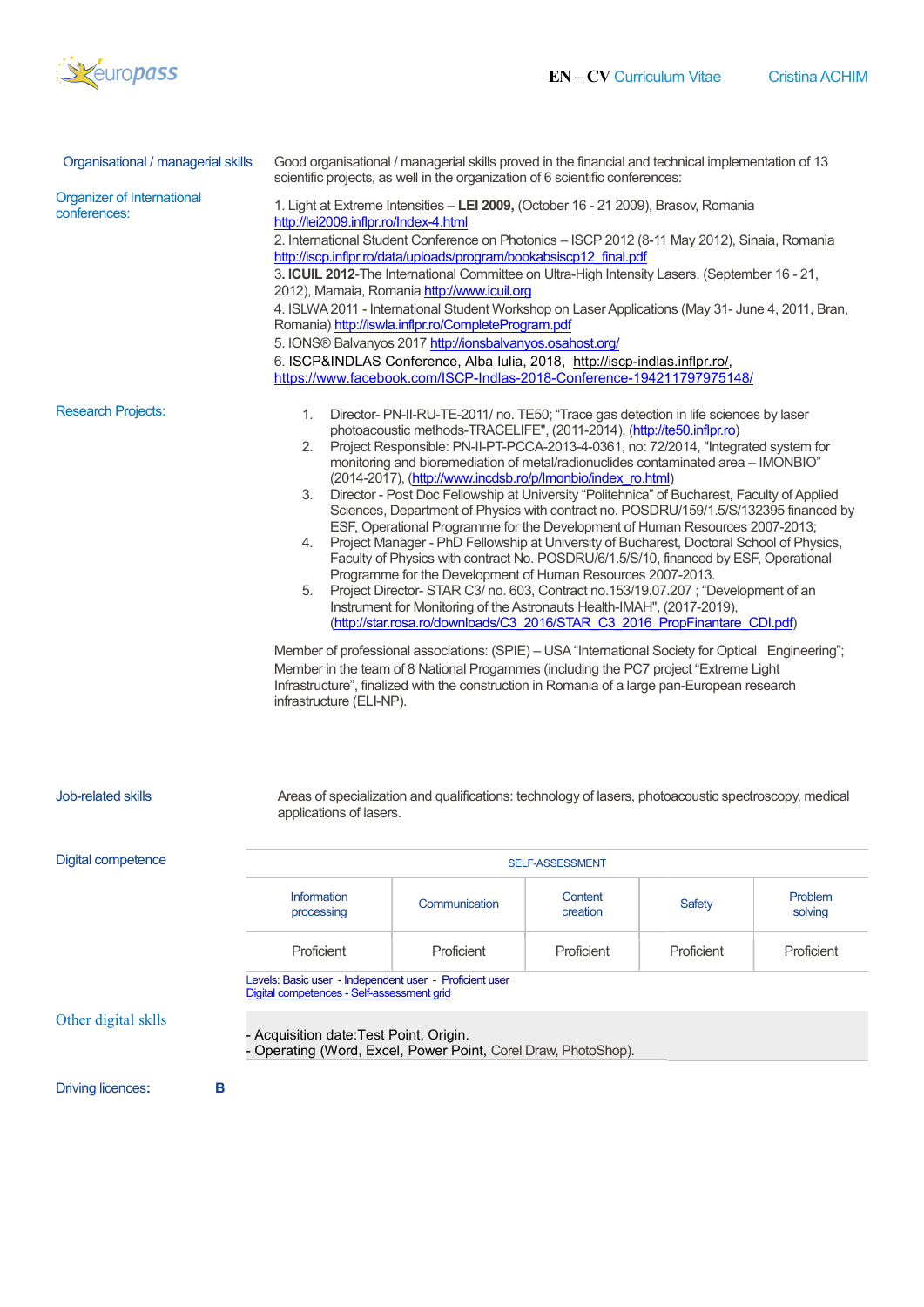

**Tutoring** 

Presentations:

**Publications** 

Media and TV Appearances

- EN CV Curriculum Vitae **Cristina ACHIM**
- 1. 2016 (20 Feb.) at ProTV "Ce se intampla doctore" CSID, http://protvplus.ro/produs/ceseintampla seintampla-doctore/video/6940-ce-se-intampla-doctore-20-februarie februarie-2016?page=2
- 2. 2018 (01 Aprilie) la ProTV "Ce se intampla doctore" CSID, https://stirileprotv.ro/stiri/csid/ce https://stirileprotv.ro/stiri/csid/ce-se-ascunde-de-fapt-in--tigarile-sanatoase-respiramplastic plastic-ars-cu-cianura.html
- 3. 2016 (02 April.) at ProTV "Ce se intampla doctore" CSID, http://protvplus.ro/produs/ceseintampla-doctore/video/7186-ce-se-intampla-doctore-2-aprilie-2016
- 4. 2016 (16 Aug.) Online Press release published by " Stiinta si Tehnica" 2016 (16 Aug.) Online Press release published by " Stiinta si Tehnica"<br><u>http://stiintasitehnica.com/tigari-electronice-traditionale-efecte-sanatate/</u>
- 5. 2016 (Nov.) Newsmagazine in " Stiinta si Tehnica", no.61, November edition, article about " November "Heavy metals impact at plants".
- 6. 2015 (March) Newsmagazine in "Stiinta si Tehnica", no.44, March edition, article about "Effects of electronic cigarettes versus traditional cigarettes on human health". "Heavy metals impact at plants".<br>1991 - 2015 (March) Newsmagazine in "Stiinta si Tehnica", no.44, March edition, article about<br>1991 - "Effects of electronic cigarettes versus traditional cigarettes on human health".<br>1991 -
- about "Respiration in wavelengths".
- 8. Online Press release published by mark "Respiration in marketingromania.ro (<u>https://www.marketingromania.ro/comunicatedepresa/primul-studiu-romanesc-atesta-</u><br>eficientatigarii-electronice) eficientatigarii-electronice)
- 9. Online Press release published by stirilocale24.ro (http://stirilocale24.ro/iasi/tigaraelectronicaajuta electronicaajuta-fumatorii-sa-renunte-la-viciu-studiu-205264/ 205264/)
- 10. Online Press release published by diete-sanatoase.ro (http://dietesanatoase.ro/b sanatoase.ro/business/studiialege-acum-o-tigara-electronica electronica-daca-tii-la-viata-ta?name=studiialege alege-acum-o-tigaraelectronica-daca-tii-la-viata-ta)

2017-2018: Practice Coordinator (Supervising) in Research internship in Bachelor's degree programs 2017-2018: Practice Coordinator (Supervising) in<br>(University of Bucharest, Faculty of Physics)

 2016-2017: Practice Coordinator (Supervising) in Research internship in Bachelor's degree programs (University of Bucharest, Faculty of Physics)

2015-2018: Practice Coordinator (Supervising) of Diploma and PhD Thesis of PhD students from University Politehnica of Bucharest, Faculty of Applied Sciences, Department of Physics.

2011-2014: Practice Coordinator (Supervising) of Diploma and PhD Thesis of PhD students from University Politehnica of Bucharest, Faculty of Applied Sciences, Department of Physics. -2017: Practice Coordinator (Supervising) in Research internship in Bachelor's degree progersity of Bucharest, Faculty of Physics)<br>2018: Practice Coordinator (Supervising) of Diploma and PhD Thesis of PhD students from rsi

Scientific review at ISI and non ISI journals Journal of Biomedical Optics (IF= 2.859); Journal of Breath Research (IF= 4.631); Journal of Food Science and Technology (IF=2.203); Journal of Spectrosocpy (IF=0.87); Microchemical Journal (IF= 3.034);: Postharvest Biology and Technology (IF= 2.223); Infrared Physics and Technologies (IF = 1.6) Biological and Chemical Research; Advances in Optical **Technologies** 

> Author of more than 83 communications to international and national conferences (author/co (author/co-author of more than 13 invited lectures).

▪ Author/co Author/co-author of more than 46 scientific manuscripts (with 39 scientific papers published in ISI journals and 7 paper published in non-ISI journals);

▪ Author/editor of 5 books and 4 book chapters;

Chairman: Chairman at conference session: IONS Balvanyos 2017 (International OSA Network of • Author/editor of 5 books and 4 book chapters;<br>Chairman at conference session: IONS Balvanyos 2017 (International OSA Network of<br>Students, Transylvania, Balvanyos, 25-28 July,2017), chairman at:'' Plasma Physics and Applications'' ore than 83 communications to international and national conferences<br>author of more than 13 invited lectures).<br>author of more than 46 scientific manuscripts (with 39 scientific papers published in ISI<br>nd 7 paper published

Invited lecture: The 25th 25th Annual International Conference on Advanced Laser Technologies ALT'17 Busan, Korea, September 10 10–15, 2017, (INVITED); autori: C. Achim (Popa), D.C. Dumitras " emitted from seeds germinated with heavy metals measured by optical spectroscopy<br>technique"; HSBS'15 4 th International Conference on Health Science and Biomedical technique": HSBS'15 4 th International Conference on Health Science and Biomedical Systems, Sliema, Malta 17 Systems, Sliema, 17-19 August 2015 (INVITED), autori: C. Popa, M. Petrus, A.M. Bratu, "Biomedical allpications of CO2 laser photoacoustic spectroscoy"; si International Conference on Advanced Laser Technologies ALT '15, Faro, Portugalia, September 7 7-11, 2015 (INVITED), autori: D. C. Dumitraş, M. Petruş, A. M. Bratu, M. Paţachia, Ş. Băniţă, C. Popa, evaluation of breath biomarkers in oxidative stress using photoacoustic spectroscopy". on Advanced Laser Technologies ALT '15, Faro, Portugalia, September 7-11, 2015 (<br>autori: D. C. Dumitraş, M. Petruş, A. M. Bratu, M. Paţachia, Ş. Băniţă, C. Popa, *"*Nc<br>evaluation of breath biomarkers in oxidative stress us "Non-invasive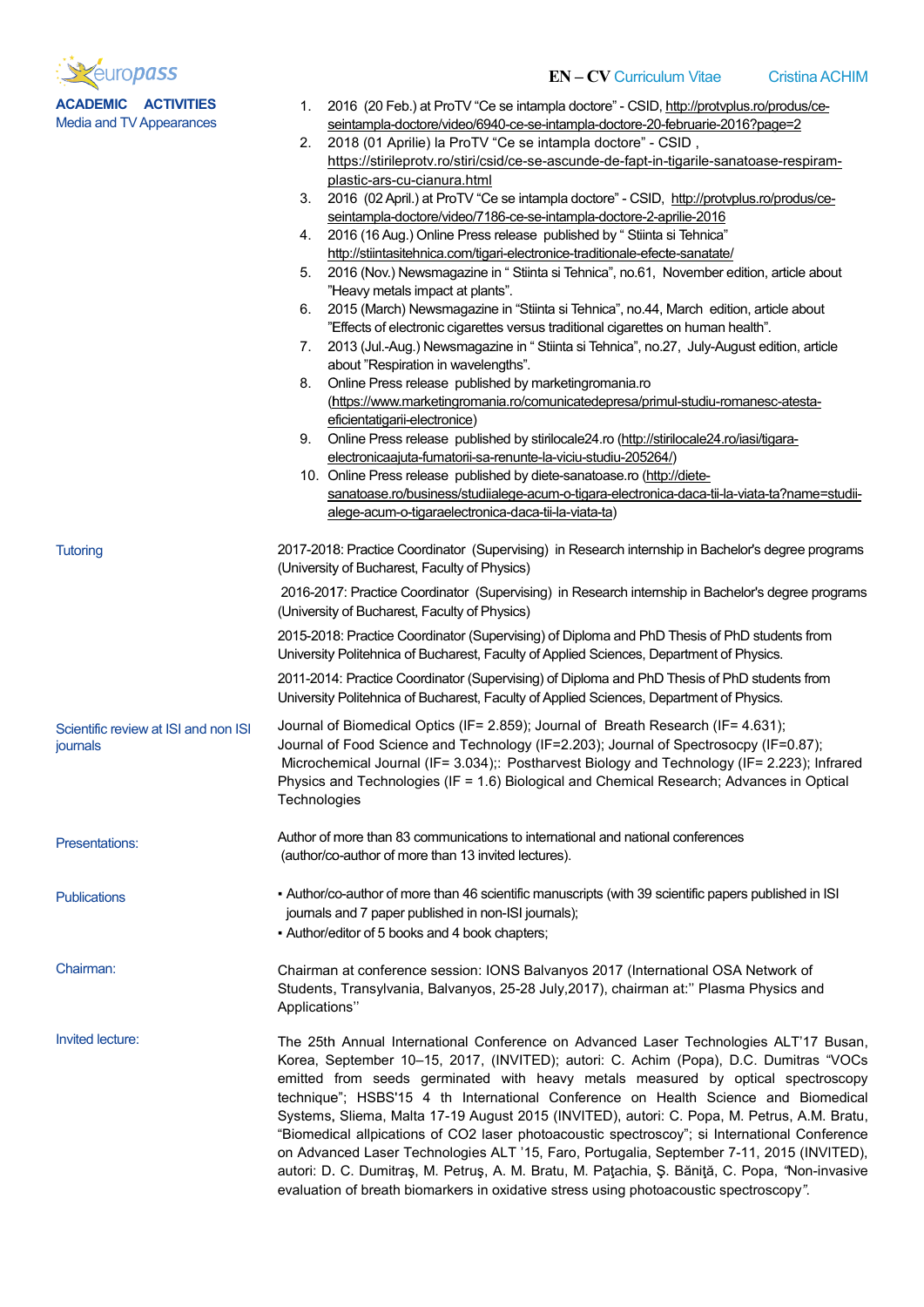

**Other** activities:

- 1. I organized international conferences with topics related to ELI: LEI 2009: Light at Extreme Intensities, Braşov, Romania, 16 16-21 October 2009; ICUIL 2012: International Conference on Ultra Intense Lasers, Mamaia, Romania, 16 16-21 September 2012.
- 2. I was member in the team of PC7 project "Extreme Light Infrastructure", finalized with the construction in Romania of a large pan-European research infrastructure ELI-NP. Intensities, Braşov, Romania, 16-21 October 2009; ICUIL 2012: International Conference on Ultra<br>Intense Lasers, Mamaia, Romania, 16-21 September 2012.<br>2. I was member in the team of PC7 project "Extreme Light Infrastructur
- International Committee on Ultra-High Intensity Lasers ICUIL", Book of abstracts, 124 pp., 2012 (Mamaia, Romania Romania).
- 4. I was co-author at presented international conferences topics, challenges and applications of ELI project:
	- a) D. C. Dumitraş, R. Dabu, D. C. A. Duţu, C. Matei, <u>Cristina Achim,</u> M. Paţachia, M. Petruş, A. M. Bratu, Ş. Băniță, "Extreme Light Infrastructure (ELI) and hadron therapy", First International Workshop on Radiotherapy with Neutrons, Protons and Carbon lons Beams RNPB '09, Predeal, România, 27 February February-1 March 2009 (Invited lecture).
	- b) C. Matei, <u>Cristina Achim</u>, A. M. Bratu, M. Paţachia, Ş. Băniţă, M. Bercu, I. Ivaşcu, D. C. Dumitraş, "Feasability of radiobiological studies at Romanian TEWALAS and CETAL laser C. Matei, <u>Cristina Achim</u>, A. M. Bratu, M. Paţachia, Ş. Băniţă, M. Bercu, I. Ivaşcu, D. C.<br>Dumitraş, "*Feasability of radiobiological studies at Romanian TEWALAS and CETAL laser*<br>*facilities*", 22<sup>nd</sup> International Laser July 2013 (Oral presentation).
- c) C. Matei, <u>Cristina Popa</u>, A.M. Bratu, M. Petruş, M. Paţachia, Ş. Băniţă, I. Ivaşcu, D. C. Dumitraş, "Initialization of radiobiological studies at Romanian high power laser facilities", ALT'13 (Advanced Laser Technologies Conference), Budva, Montenegro, 16 16-20 September 2013 (Poster). (Advanced Laser Technologies Conference), Budva, Montenegro, 16-20 September 2013<br>(Poster).<br>5. I was member in the team of the project RO-CERN E12 "Preliminary studies for bio-medical
- experiments implementation at ELI-NP" (2014-2016), whose results were evaluated by International experiments implementation at ELI-NP" (2014-2016), whose results were evaluated by In<br>Scientific Advisory Board – ISAB ELI-RO with 100 points of 100 possible (December 2015).

## ANNEXES

| <b>Programme/Project</b>                                                                                                                                                                                                                                                                                                                              | <b>Position</b>                      | Period:<br>from to |
|-------------------------------------------------------------------------------------------------------------------------------------------------------------------------------------------------------------------------------------------------------------------------------------------------------------------------------------------------------|--------------------------------------|--------------------|
| STAR ROSA C3/ no. 603, Contract no.153; "Development of an Instrument for<br>Monitoring of the Astronauts Health-IMAH"                                                                                                                                                                                                                                | <b>Project Director</b>              | 2017 - 2019        |
| PN-II-RU-TE-2011-3-0269, No. TE50 " Trace gas detection in life sciences by<br>laser photoacoustic methods"                                                                                                                                                                                                                                           | <b>Project Director</b>              | 2011 - 2014        |
| PN-II-PT-PCCA-2013-4-0361, no: 72/2014, "Integrated system for monitoring and<br>bioremediation of metal/radionuclides contaminated area - IMONBIO"                                                                                                                                                                                                   | Project<br>Responsible               | 2014-2017          |
| Post Doctoral European Social Fund (ESF) through the Operational<br>Programme Human Resources Development (HRD) of University POLITEHNICA<br>of Bucharest, Faculty of Applied Sciences, Department of Physics with contract no.<br>POSDRU/159/1.5/S/132395 financed by ESF, Operational Programme for the<br>Development of Human Resources 2007-2013 | <b>Post Doc</b><br><b>Researcher</b> | 2014 - 2015        |
| PhD Fellowship at University of Bucharest, Doctoral School of Physics, Faculty<br>of Physics with contract No. POSDRU/6/1.5/S/10, financed by ESF, Operational<br>Programme for the Development of Human Resources 2007-2013.                                                                                                                         | <b>PhD Researcher</b>                | 2008-2011          |
| Project "Preliminary Studies for Implementation of BioMedical Experiments at<br>ELI-NP" (ELI-BIOMED)                                                                                                                                                                                                                                                  | Researcher in the<br>team            | 2014 - 2016        |
| Project PNCD II Partnership 200 "Imaging System for<br>Differentiation of Malign and Benign Tumoral Lesions based on the Duality of<br>Hyperspectral Fluorescence and Diffuse Optical<br>Tomography" (HyperDOT)                                                                                                                                       | Researcher in the<br>team            | 2014 - 2016        |
| Project PNCD II Partnership184 "Multimodal optical imaging system for<br>intraoperative detection of tumor positive margins (MOIST)"                                                                                                                                                                                                                  | Researcher in the<br>team            | $2012 - 2016$      |
| Project PC7 Grant Agreement Number 212105 "ELI - Extreme Light<br>Infrastructure - Preparatory Phase"                                                                                                                                                                                                                                                 | Researcher in the<br>team            | 2007-2010          |
| Project CEEX 06-D11-16 "Near infrared (NIR) diffuse optical tomography for<br>breast specific diseases"                                                                                                                                                                                                                                               | Researcher                           | 2006-2008          |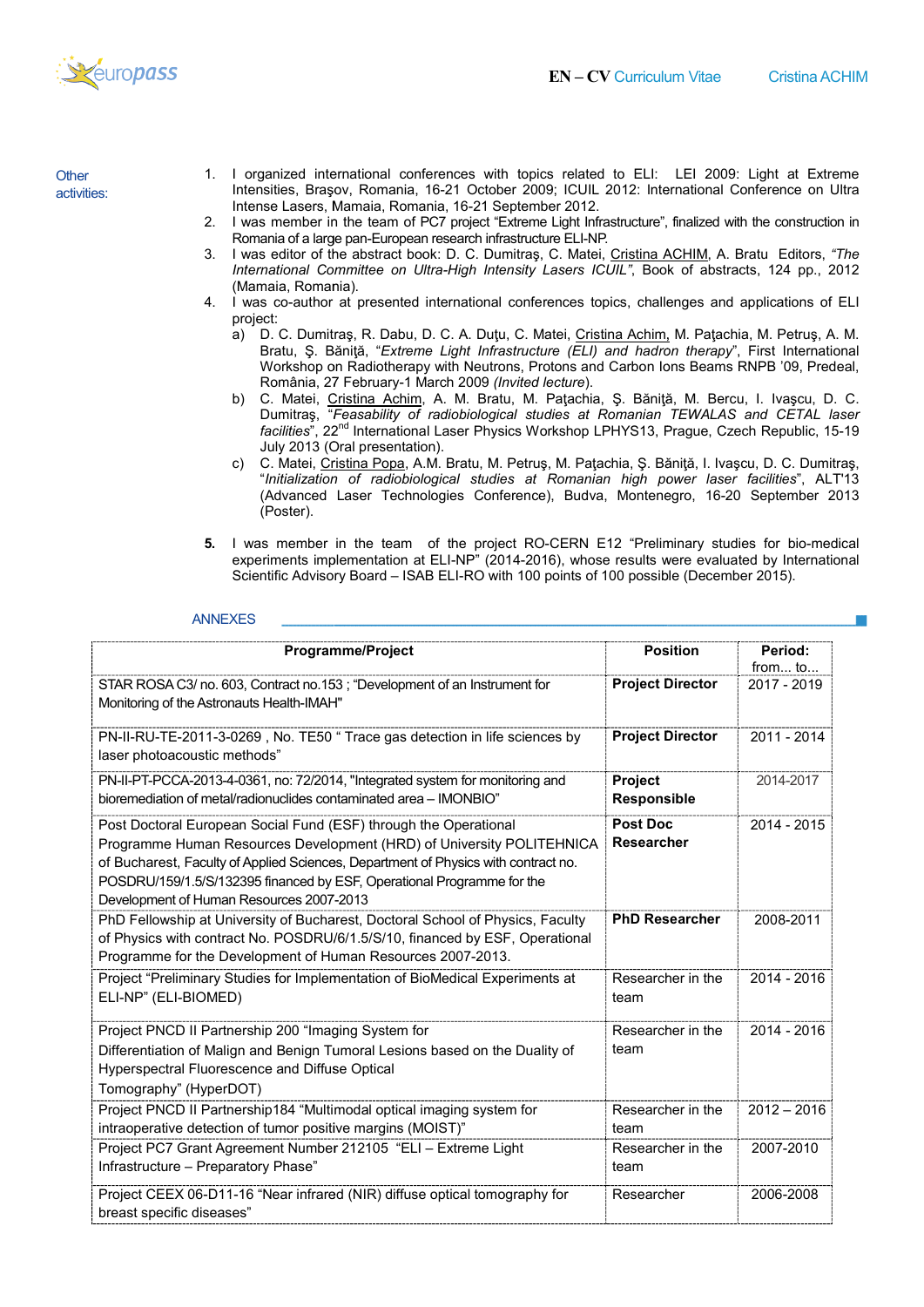

### PUBLISHED ARTICLES

- 1. D.C. Dumitras, D.C. Dutu, C. Matei, A. M. Magureanu, M. Petrus, and C. Popa, " Improvement of a laser photoacoustic instrument for trace gas detection", U. P. B. Sci. Bull., Series A 69, No. 3, pp. 45 45-56 (2007).
- instrument for trace gas detection", U. P. B. Sci. Bull., Series A 69, No. 3, pp. 45-56 (2007).<br>2. D. C. Dumitras, D. C. Dutu, C. Matei, A. M. Magureanu, M. Petrus and<u> C. Popa,</u> "Laser photoacousti spectroscopy:principles,instrumentation,and characterization" Journal of Optoelectronics and Advanced Materials, Vol 9, No. 12, pp: 3655-3701 (2007).
- 3. D.C. Dumitras, D.C. Dutu, C. Matei, A.M. Magureanu, M. Petrus, <u>C. Popa</u> and M. Patachia, "Measurements of ethylene concentration by laser photoacoustic techniques with applications at breath analysis" Romanian Reports in Physics , Vol 60, No. 3, pp: 593-602, (2008). concentration by laser photoacoustic techniques with applications at breath analysis" Romanian Reports in Physics , Vol<br>60, No. 3, pp: 593-602, (2008).<br>4. R. Cernat, C. Matei, A.M. Bratu, <u>C. Popa</u>, D.C.A. Dutu, M. Pata n, and characterization" Journal of Optoelectronics and Advanced Materials, Vol 9,<br>
A.M. Magureanu, M. Petrus, <u>C. Popa</u> and M. Patachia, "Measurements of ethylene<br>
rechniques with applications at breath analysis" Romanian
- photoacoustic spectroscopy method for measurements of trace gas concentration from human breath" Romanian<br>Reports in Physics, Vol. 62, No.3, pp. 610-616, (2010). Reports in Physics, Vol. 62, No.3, pp. 610
- 5. D.C. Dumitras, S. Banita, A.M. Bratu, R. Cernat, D.C.A. Dutu, C. Matei, M. Patachia, M. Petrus and "Ultrasensitive CO<sup>2</sup> laser photoacoustic system", Infrared Physics & Technology Journal, Vol. 53, nr. 5, pp. 308 308-314, 2010.
- 6. D.C. Dumitras, D.C. Dutu, C. Matei, R. Cernat, S. Banita, M. Patachia, A. M. Bratu, M. Petrus and C. Popa, "Evaluation of ammonia absorption coefficients by photoacoustic spectroscopy for detection of ammonia levels in human breath", Laser Physics, Vol. 21, No. 4, pp: 796-800, (2011). ammonia absorption coefficients by photoacoustic spectroscopy for detection of ammonia levels in human breath", Laser<br>Physics, Vol. 21, No. 4, pp: 796-800, (2011).<br>7. C. Popa, A. M. Bratu, Ramona Cernat, Doru C. A. Dutu, S
- ethylene and ammonia as biomarkers at patients with different medical disorders", U. P. B. Sci. Bull., Series A, Vol. 73, No. 2, pp.167-174 (2011) 8. C. Popa, A. M. Bratu, Ramona Cernat, Doru C. A. Dutu, S. Banita and Dan C. Dumitras, "Spectroscopic studies of ethylene and ammonia as biomarkers at patients with different medical disorders", U. P. B. Sci. Bull., Serie
- measurements from the patients' breath with renal failure via LPAS method", Appl. Phys. B, Vol. 105, No. 3, pp. 669-674 (2011)
- 9. C. Popa, A. M. Bratu, C. Matei, R. Cernat, A. Popescu, and D.C. Dumitras, "Qualitative and quantitative determination of human biomarkers by laser photoacoustic spectroscopy methods", Laser Physics, Vol. 21, No. 7, pp: 1336 1336-1342, (2011) 9. C. Popa, A. M. Bratu, C. Matei, R. Cernat, A. Popescu, and D.C. Dumitras, "Qualitative and quantitative determination of human biomarkers by laser photoacoustic spectroscopy methods", Laser Physics, Vol. 21, No. 7, pp:
- M. Bratu, <u>C. Popa,</u> C. Matei, S. Banita, D. C. A. Dutu, and D. C. Dumitras "Removal of interfering gases in bre<br>biomarker measurements", Journal of Optoelectronics and Advanced Materials, Vol. 13, No. 8, pp. 1045-1050, (2
- 11. C. Popa, C. Matei "Photoacoustic Assessment of Oxidative Stress in Dialysis and Radiotherapy by LPAS System", <u>C. Popa,</u> C. Matei "Photoacoustic Assessment of Oxidative Stress in Dialysis and Radiotherapy by<br>Optoelectronics and Advanced Materials - Rapid Communications, Vol. 5, No.11 , pp. 1237-1242. (2011)
- 12. Ș. Băniță, C. Popa, M. Pațachia and D. C. Dumitraș, "Ethylene concentration at fruits under aerobic vs. anaerobic conditions", U.P.B Sci. Bull., Series A, V Vol. 75, No. 3, pp. 217-226 (2013)
- 13. C. Popa, M. Paţachia, S. Băniţă, and D. C. Dumitraş, "Exertion in Kangoo Jumps aerobic: evaluation and interpretation using spectroscopic technique determinations", J.Spectroscopy, Article ID 602434, http://dx.doi.org/10.1155/2013/602434 (2013). ncentration at fruits under aerobic vs. anaerobic<br>13)<br>ngoo Jumps aerobic: evaluation and interpretation<br>ID 602434, http://dx.doi.org/10.1155/2013/602434,
- 14. C. Popa, Ș. Băniță, A. M. Bratu, M. Pațachia, C. Matei, and D. C. Dumitraș, "The level of ethylene biormarker in renal failure of elderly patients analyzed by photoacoustic spectroscopy", Laser Physics, Vol. 23, No. 12, doi:10.1088/1054-660X/23/12/125701, Article ID 125701 (2013)
- 15. C. Popa, M. Paţachia, Ş Băniţă, and D. C. Dumitraş, "Spectroscopic study of ammonia molecules at subjects with kidney failure: a case control study", Rev. Roum. Chim, Vol. 58, No. 9 , 9-10, pp. 779-784 (2013)
- 16. C. Popa, N. Verga, M. Paţachia, Ş. Băniţă, C. Matei, and D. C. Dumitraş, "Advantages of laser photoacoustic spectroscopy in radiotherapy characterization", Rom. Rep. Phys, Vol. 66, No. 1, pp. 120-126 (2014)
- spectroscopy in radiotherapy characterization", Rom. Rep. Phys, Vol. 66, No. 1, pp. 120-126 (2014)<br>17. Ş Băniţă, D. C. Dumitraş, A. M. Bratu, M. Paţachia and <u>C. Popa</u>, "Ethylene production of organic and nonorganic mature mushrooms measured by LPAS", Rom. Rep. Phys., Vol. 66, No. 3, pp 887-892. (2014)
- 18. C. Popa, A. M. Bratu, D. C. Dumitraş, M. Pațachia, and Ş Băniță, "Photoacoustic detection of ethylene concentration in cherry tomatoes", Journal of Optoelectronics and Advanced Materials, Vol. 16, No. 1-2, pp. 82-86 (2014)
- 19. M. Paţachia, C. Popa, Ş Băniţă, and D. C. Dumitraş, "Acquisition and electrical signal processing in an experimental CW-Diffuse Optical Tomography system", Rom. Rep. Phys., Vol. 66, No. 4, pp: 1061–1077, (2014)
- 20. M. Paţachia, Ş. Băniţă, <u>C. Popa</u> and D. C. Dumitraş, "CW Diffuse Optical Tomography system tested on phantoms and animal tissues", Rom. Rep. Phys., Vol. 67, No. 2, pp. 412 412-422 (2015)
- 21. C. Popa, "Laser spectroscopy applied to analysis of active young women's breath" Rom. Rep. Phys. Vol. 66, No.4, pp. 1056-1060 (2014) 1077, (2014)<br>pgraphy system tested on phantoms and<br>ath" Rom. Rep. Phys. Vol. 66, No.4, pp.<br>hotoacoustic spectroscopy assay", Laser
- 22. C. Popa, D. C. Dumitraş, M. Paţachia, and S. Băniţă, "Testing fruits quality by photoacoustic spectroscopy assay Physics, Vol. 24, No. 10, doi:10.1088/1054-660X/24/10/105702, (2014)
- 23. C.Popa "IR spectroscopy study of the influence of inhaled vapors/smoke produced by cigarettes at active smokers", <u>C.Popa</u> "IR spectroscopy study of the influence of inhaled vapors/smoke produced by cigarettes at a<br>Journal of Biomedical Optics 20(5), 051003-1 - 051003-5 , [DOI: 10.1117/1.JBO.20.5.051003] (May 2015)
- 24. <u>C. Popa</u>, D. C. Dumitraş, M. Paţachia and Ş. Băniţă,"Improvement of a Photoacoustic Technique for the Analysis of Non-<br>Organic Bananas During Ripening Process" Rom. J. Phys., Vol. 60, No. 7-8, pp 1132-1138, (2015) Organic Bananas During Ripening Process" Rom. J. Phys., Vol. 60, No. 7-8, pp 1132-1138,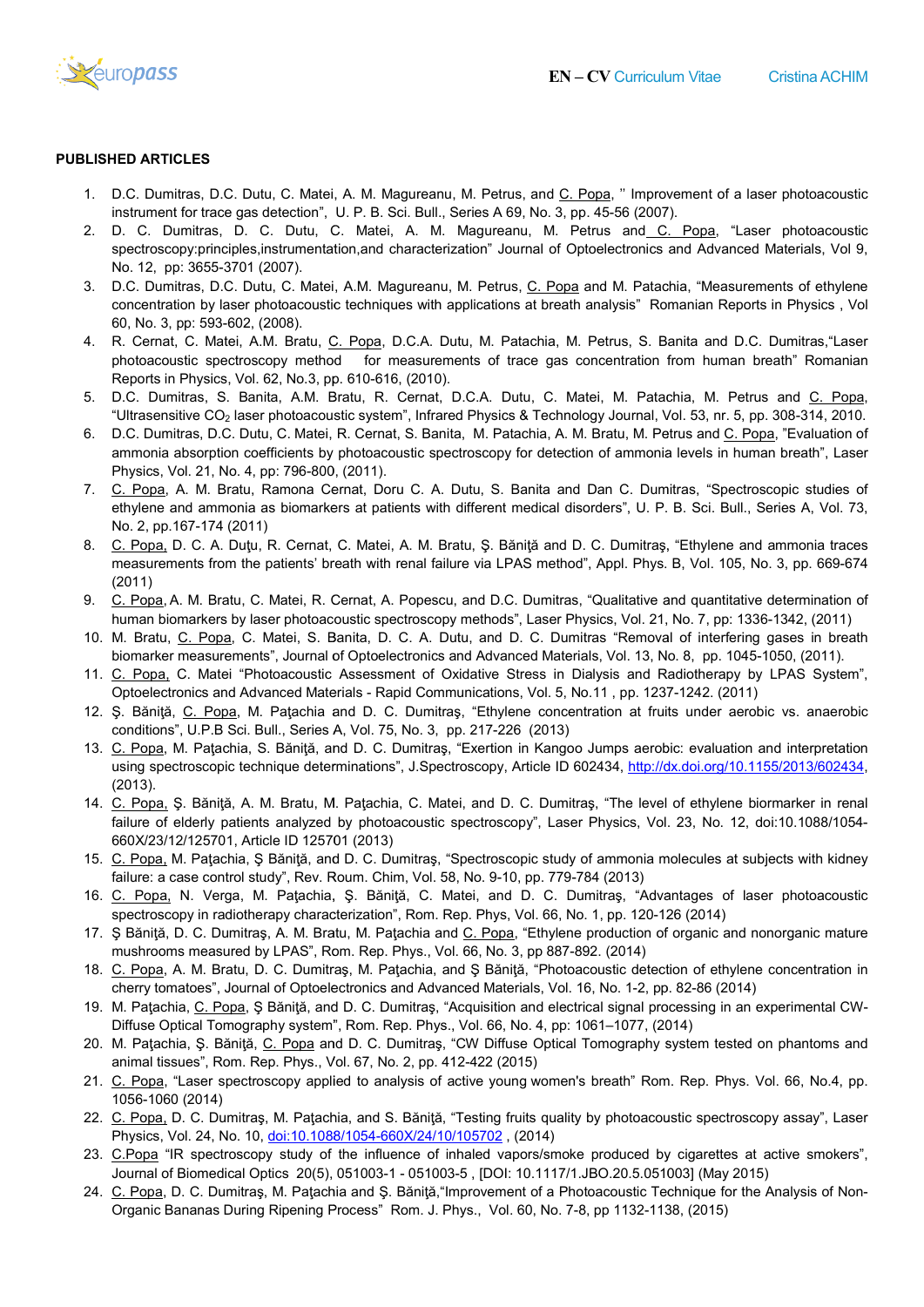

- 25. <u>C. Popa</u>, S. Băniță, M. Pațachia, C. Matei, A. M. Bratu, M. Petruş, D. C. Dumitraş, "CO<sub>2</sub> laser-photoacoustic study of exhaled breath produced by electronic vs. traditional cigarettes", Rom. Rep. Phys. Vol. 67, No. 3, pp. 946 946-953, (2015)
- 26. A. M. Bratu, M. Petruş, M. Paţachia, C. Matei, <u>C. Popa,</u> Ş. Băniţă and D. C. Dumitraş, "Quantitative analysis of surgical smoke produced in vitro by CO<sub>2</sub> laser vaporization of animal tissues", Rom. J. Phys., Vol. 60, No. 1-2 pp. 215-227 (2015)
- 27. Cristina Popa, Mioara Petrus, Ana Bratu "Ammonia and ethylene biomarkers in the respiration of the people with <u>Cristina Popa,</u> Mioara Petrus, Ana Bratu "Ammonia and ethylene biomarkers in the respiration of the people with<br>schizophrenia using photoacoustic spectroscopy", Journal of Biomedical Optics 20(5), 057006 - 057006-8 (May 2 [DOI: 10.1117/1.JBO.20.5.057006]
- 28. C. Popa, M. Petrus, A. Bratu, "Photoacoustic spectroscopy for non-invasive analysis of human respiration", Rom. Rep. Phys, Vol. 67, no 4, pp. 1537-1544, (2015)
- 29. C. Popa "Detection of ethylene by infrared spectroscopy in mental disorders", at Rom Rep Phys, Vol. 67, no 4, pp. 1565-1569, (2015) Phys, Vol. 67, no 4, pp. 1537-1544, (2015)<br>1569. <u>C. Popa</u> "Detection of ethylene by infrared spectroscopy in mental disorders", at Rom Rep Phys, Vol. 67, no 4, pp. 1565-<br>1569, (2015)<br>30. S. Banita, M. Patachia, D.C. Dumit
- photoacoustic spectroscopy", Title: Recent Advances in Biology, Biomedicine and Bioengineering, Proceedings of the 3rd International Conference on Health Science and Biomedical Systems (HSBS'14), Recent Advanced in Biolo Biomedicine Series 6, Editors: Nikos E. Mastorakis, Atsushi Fukasawa, Published by WSEAS Press, pp. 63 63-67, ISSN: 1790-5125, ISBN: 978-960-474-401 401-5, (2014). spectroscopy", Title: Recent Advances in Biology, Biomedicine and Bioengineering, Proceedings<br>Conference on Health Science and Biomedical Systems (HSBS'14), Recent Advanced in Bi<br>eries 6, Editors: Nikos E. Mastorakis, Atsu i, "Testing fruits quality by laser<br>ngineering, Proceedings of the 3rd<br>Recent Advanced in Biology and
- 31. C. Popa, M. Petrus, A.M. Bratu, "Biomedical applications of CO<sub>2</sub> laser photoacoustic spectroscopy", Title: Recent Advances on Biomedical Sciences, Proceedings of the 4rd International Conference on Health Science and Biomedical Advances on Biomedical Sciences, Proceedings of the 4rd International Conference on Health Science and Biomedical<br>Systems (HSBS'15), Recent Advanced in Biology and Biomedicine Series 9,Editor: Carlos M. Travieso-Gonzalez, Published by WSEAS Press, pp. 72-75, ISSN: 1790-5125, ISBN: 978-1-61804-334-4, (2015).
- 32. M. Petrus, A.M. Bratu, <u>C. Popa</u> "Oxidative Stress in Diabetes: Ammonia Breath Analysis by Laser Photoacoustic Spectroscopy", Title: Recent Advances on Biomedical Sciences, Proceedings of the 4rd International Conference on Health Science and Biomedical Systems (HSBS'15),Recent Advanced in Biology and Biomedicine Series 9, Editor: Carlos Spectroscopy", Title: Recent Advances on Biomedical Sciences, Proceedings of the 4rd International Conferenc<br>Health Science and Biomedical Systems (HSBS'15),Recent Advanced in Biology and Biomedicine Series 9, Editor: C<br> -75, ISSN: 1790-5125, ISBN: 978-1-61804-334-4, (2015).<br>Oxidative Stress in Diabetes: Ammonia Breath Analysis by Laser Photoacoustic<br>nces on Biomedical Sciences, Proceedings of the 4rd International Conference on<br>ems (HSBS'
- 33. <u>Cristina Achim (Popa),</u> Ana Bratu, Mioara Petrus, Dan Dumitraş, "Impactul metalelor grele asupra plantelor/ REVISTA<br>STIINTA & TEHNICA 61 Noiembrie, 104-107 (2016). STIINTA & TEHNICA 61 Noiembrie, 104-107 (2016).
- 34. Cristina Achim (Popa), Mihai Patachia, Stefan Băniţă, Ana Bratu, Consuela Matei, Mioara Petrus, Dan C. Dumitraş, <u>Cristina Achim (Popa).</u> Mihai Patachia, Stefan Băniţă, Ana Bratu, Consuela Matei, Mioara Pet<br>"Respiraţia în lungimi de undă", Revista Stiinta & Tehnica, Nr. 27 iulie-august, pp:056-059, (2013).
- 35. Cristina Achim (Popa), Ana Bratu, Mioara Petrus, Stefan Băniță, Mihai Patachia, Consuela Matei, Dan C. Dumitraș, "Efectele tigarilor electronice si traditionale asupra sanatatii", Revista Stiinta & Tehnica, Nr. 44 martie, pp: 046 046-049 (2015).
- 36. C. Popa" Breathing Disorders Using Photoacoustics Gas Analyzer", Journal of Medical Imaging and Health Informatics, Vol. 6, no. 8, pp. 1893–1895, https://doi.org/10.1166/jmihi.2016.1944, (2016). 36. <u>C. Popa</u>" Breathing Disorders Using Photoacoustics Gas Analyzer", Journal of Medical Imaging and Health Informatics,<br>1993 Vol. 6, no. 8, pp. 1893–1895, <u>https://doi.org/10.1166/jmihi.2016.1944</u>, (2016).<br>197. Petr
- SUBJECTS WITH TYPE 2 DIABETES: AMMONIA BREATH ANALYSIS BY LASER PHOTOACOUSTIC SUBJECTS WITH TYPE 2 DIABETES: AMMONIA BREATH ANALYSIS BY LASER PHOTOACC<br>SPECTROSCOPY"/ REVUE ROUMAINE DE CHIMIE Volume: 61 Issue: 2 Pages: 83-87 Published: FEB 2016.
- 38. C. Popa, M. Petrus, A.M. Bratu, M. Patachia, S. Banita, " Photoacoustic response of cherry tomatoes contaminated with car engines pollution and UV radiation", Optoelectronics and Advanced Materials - Rapid Communications,vol. 11, pp:262 266 (2017). 61 Issue: 2 Pages: 83-87 Published: FEB 2016.<br>acoustic response of cherry tomatoes contaminated with<br>anced Materials - Rapid Communications,vol. 11, pp:262-
- 39. M. Petrus, A. M. Bratu, C. Popa, "Spectroscopic analysis of breath ethylene and oxidative stress relation with glycaemic M. Petrus, A. M. Bratu, <u>C. Popa</u>, "Spectroscopic analysis of breath ethylene and oxidative stress relation with glycaemic<br>status in type 2 diabetes", Optical and Quantum Electronics, 49:2, January 2017, doi:10.1007/s1108 (2017).
- 40. M. Petrus, A.M. Bratu, C. Popa, "Spectroscopic study of dietary effects on volatile breath biomarkers", Romanian Reports in Physics, Vol 69, Nr. 3, pp 609, (2017). 40. M. Petrus, A.M. Bratu, <u>C. Popa,</u> "Spectroscopic study of dietary effects on volatile breath biomarkers", Romanian Reports<br>in Physics, Vol 69, Nr. 3, pp 609, (2017).<br>41. <u>C. Popa,</u> M. Petrus, "Heavy metals impact at
- in the quantification of gaseous molecules", Microchemical Journal, Vol. 134, September 2017, Pages 390-399, https://doi.org/10.1016/j.microc.2017.07.006 https://doi.org/10.1016/j.microc.2017.07.006 (2017).
- 42. C. Popa, M. Petrus, A.M. Bratu, A comparative photoacoustic study of multi gases from human respiration: mouth breathing vs. nasal breathing, February 2018, Microchemical Journal 139, DOI 10.1016/j.microc.2018.02.030 (2018).
- breathing vs. nasal breathing, February 2018, Microchemical Journal 139, DOI 10.1016/j.microc.2018.02.030 (2018).<br>43. Ana M. Bratu, Mioara Petrus, <u>Cristina Popa,</u> Laser-based spectrometer for optical trace gas detection autism, Microchemical Journal, Volume 138, May 2018, Pages 203- 208,https://doi.org/10.1016/j.microc.2018.01.014 (2018).
- 44. Camelia FLORICA, Andreea COSTAS, Nicoleta PREDA, Mihaela BEREGOI, Andrei KUNCSER, Nicoleta APOSTOL, Camelia FLORICA, Andreea COSTAS, Nicoleta PREDA, Mihaela BEREGOI, Andrei KUNCSER, Nicoleta APOSTOL,<br><u>Cristina POPA,</u> Gabriel SOCOL, Victor DICULESCU, Ionut ENCULESCU, Core-shell nanowire arrays based on ZnO and CuxO for water stable photocatalysts, under review in Nano Energy NANOEN-D-18-01686, (2018). shell nanowire arrays based on ZnO and<br>18-01686, (2018).<br>ıred region of CO2 laser spectrum, under
- 45. C. Popa, M. Petrus, A.M. Bratu, Photoacoustic analysis of multi gases using infrared region of CO2 laser spectrum, review in Infrared Physics & Technology INFPHY\_2018\_328 (2018). review in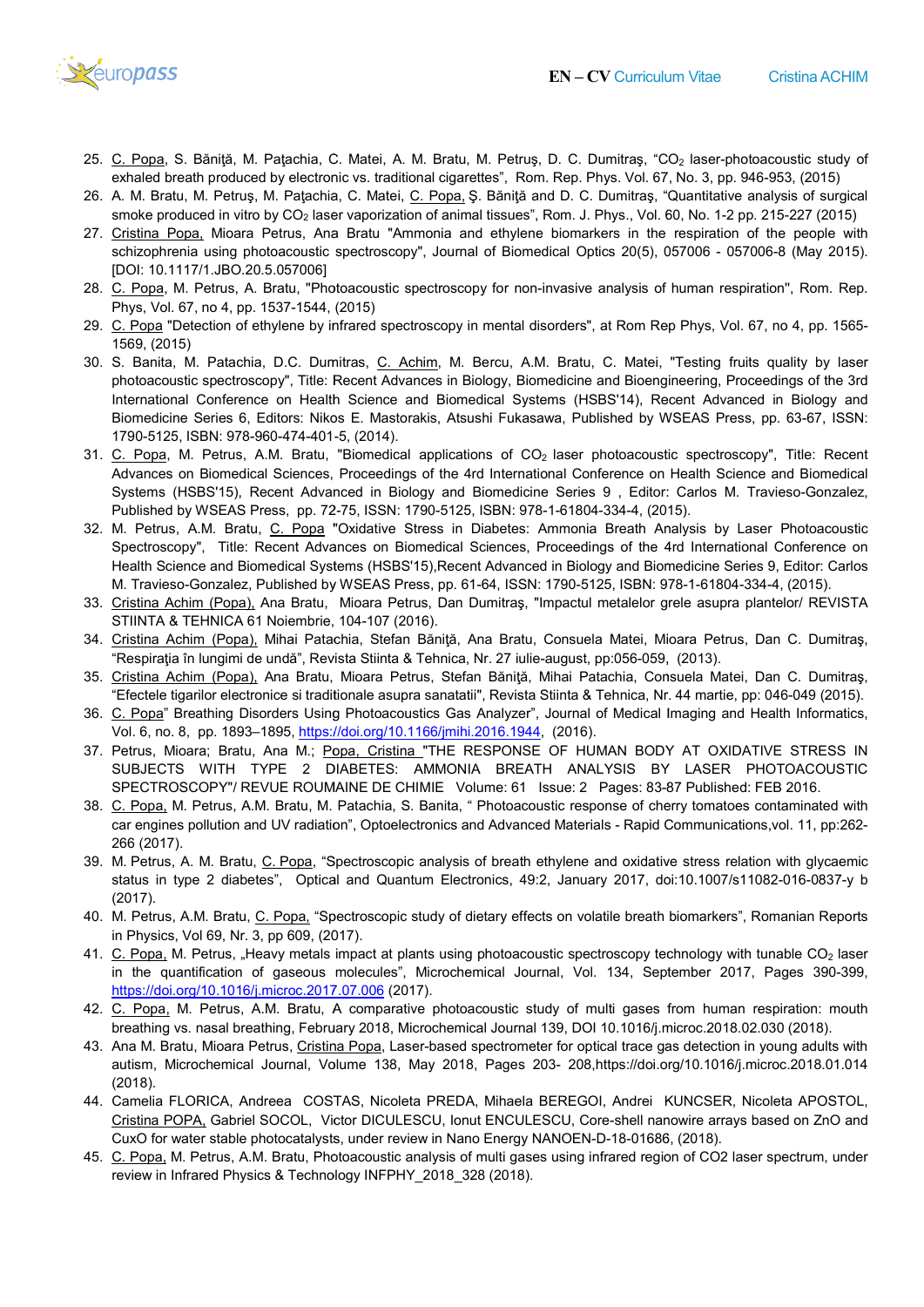

## Books and Chapters

- 1. Contributing Editors: Cristina Achim, Mioara Bercu, Andra Dinache, Agota Simon, Adriana Smarandache, Book of Abstract, IONS Balvanyos 2017 International OSA Network of Students ,editura Universitatii din Bucuresti, 2017, ISBN: 978-606-16-0903-1.
- 2. Cristina Popa, M. Petrus, A.M. Bratu, M. Patachia, S. Banita, D.C. Dumitras,"Food safety test by laser photoacoustic spectroscopy assessment"/, Editura Universitatii Transilvania, Brasov,editura acreditata de CNCSIS, Editor. Florescu Monica, Chapter I, pp: 65-82, in "Biophysics for Biomedical and Evironmental Sciences", 2016, ISBN 978-606-19-0768-7. , M. Petrus, A.M. Bratu, M. Patachia, S. Banita, D.C. Dumitras,"Food safety test by laser photoacoustic assessment"/, Editura Universitatii Transilvania, Brasov,editura acreditata de CNCSIS, Editor. Florescuter I, pp: 65-8 Mioara Bercu, Andra Dinache, Agota Simon, Adriana Smarandache, Book of national OSA Network of Students ,editura Universitatii din Bucuresti, 2017, ISBN:<br>u, M. Patachia, S. Banita, D.C. Dumitras, Food safety test by laser
- 3. Cristina Popa and M. Petrus, "Spectroscopic analysis of some heavy metals on the contaminated vegetation", Editura <u>Cristina Popa</u> and M. Petrus, "Spectroscopic analysis of some heavy metals on the contaminated vegetation", Editura<br>Universitatii Transilvania, Brasov, editura acreditata de CNCSIS / Editor. Florescu Monica, Chapter II, p Universitatii Transilvania, Brasov, editura acreditata de CNCSIS / Editor. Florescu Mo<br>"Biophysics for Biomedical and Evironmental Sciences", 2016, ISBN 978-606-19-0768-7.
- **4.** D. C. Dumitras, A. M. Bratu and <u>Cristina Popa,</u> "CO<sub>2</sub> Laser Photoacoustic Spectroscopy: Principles", Intech, Croatia (2012); Chapter I in " CO<sub>2</sub> Laser-Optimisation and Application", ISBN 979-953-307-712-2, Ed. D. C. Dumitras.
- 5. D. C. Dumitras, A. M. Bratu and Cristina Popa, "CO<sub>2</sub> Laser Photoacoustic Spectroscopy: Instrumentation and Applications", Intech, Croatia (2012); Chapter II in " CO<sub>2</sub> Laser-Optimisation and Application", ISBN 979 Ed. D. C. Dumitras. iBN 979-953-307-712-2, Ed. D. C. Dumitras.<br>iser Photoacoustic Spectroscopy: Instrumentation and<br>Optimisation and Application", ISBN 979-953-307-712-2,
- 6. Cristina Popa, "Human respiration in wavelengths", ISBN: 978-3-659-61401-9, LAP Lambert Academic Publishing (2014).
- 7. Editors: D. C. Dumitras, C. Matei, *Cristina ACHIM*, A. Bratu, "The International Committee on Ultra-High Intensity Lasers ICUIL", Book of abstracts, 124 pp., 2012 (Mamaia, Romania) (ICUIL 2012).
- 8. Editors: Cristina Achim, Mihai Boni, Viorel Nastasa, Book of Abstract, International Student on Photonics 2012 (ISCP 2012), ISSN: 2284-9750, ISSN-L: 2284 L: 2284-9750.
- 9. Marian Mogildea, George Mogildea, Cristina Popa, Frontiers in materials science and optoeletronics: Microwaves and application areas, Lambert Academic Publishing (2018), ISBN: 978-613-8-27006-5 (2018). l Nastasa, Book of Abstract, International Stud<br>50.<br><u>lina Popa,</u> Frontiers in materials science and c<br>shing (2018), ISBN: 978-613-8-27006-5 (2018).

#### National/international conferences:

1. D. C. Dumitras, D. C. Dutu, C. Matei, A. M. Magureanu, M. Petrus, C. Popa, "Noises and limiting factors of instruments bas based on laser photoacoustic spectroscopy", International Conference Industrial Applications of Lasers INDLAS 2007, Bran, Romania, May 23-25, 2007

2. D. C. Dumitras, D. C. Dutu, C. Matei, A. M. Magureanu, M. Petrus, C. Popa, "Laser photoacoustic spectroscopy: principles, instrumentation and characterization", 15-th International Conference ALT'07, Advanced Laser Technologies, Levi, Finland, September 3-7, 2007 (Invited Lecture) D. C. Dutu, C. Matei, A. M. Magureanu, M. Petrus, C. Popa, "Noises and limiting factors of instruments based on<br>c spectroscopy", International Conference Industrial Applications of Lasers INDLAS 2007, Bran, Romania, May<br>,

3. D. C. Dumitraş, D. C. DuŃu, C. Matei, A. M. Măgureanu, M. Petruş, C. Popa, M. PaŃachia, "Ethylene monitor photoacoustic spectroscopy during radiotherapy in specific oncological cases", International Conference 2008 "Modern Laser Applications", Bran, Romania, May 20-23, 2008 (Poster) monitoring by - INDLAS - Second Edition

4. D. C. Dumitraş, D. C. DuŃu, A. M. Măgureanu, M. Petruş, C. Matei, C. Popa, "Performances and limits of laser photoacoustic spectroscopy for trace gas measurements", International Conference Advanced Laser Technologies ALT'08, Siofok, Hungary, September 13-18, 2008 (Invited lecture)

5. M. Petruş, D. C. Dumitraş, D. C. DuŃu, C. Matei, C. Popa, "Laser irradiation effects on ENT tissues", International Conference Advanced Laser Technologies ALT'08, Siofok, Hungary, September 13-18, 2008 (Poster) for trace gas measurements", International Conference Advanced Laser Technologies ALT'08, Siofo<br>-18, 2008 (Invited lecture)<br>D. C. Dumitraş, D. C. DuŃu, C. Matei, C. Popa, "Laser irradiation effects on ENT tissues", Interna

6. D. C. Dumitraş, R. Dabu, D. C. A. DuŃu, C. Matei, C. Achim, M. PaŃachia, M. Petruş, A. M. Bratu, Ş. BăniŃă, "Extreme Light Infrastructure (ELI) and hadron therapy", First International Workshop on Radiotherapy with Neutrons, Protons and Carbon Ions<br>Beams RNPB '09, Predeal, România, 27 February-1 March 2009 (Invited lecture) Beams RNPB '09, Predeal, România, 27 February-1 March 2009 (Invited lecture) nu, M. Petruş, C. Matei, C. Popa, "Performances and limits of laser photoacoustic<br>ternational Conference Advanced Laser Technologies ALT'08, Siofok, Hungary,<br>*A*atei, C. Popa, "Laser irradiation effects on ENT tissues", In

7. D. C. Dumitraş, D. C. A. DuŃu, M. Patachia, A. M. Bratu, M. Petruş, C. Achim, ''Laser photoacoustic spectroscopy for exhal 7. D. C. Dumitraş, D. C. A. DuŃu, M. Patachia, A. M. Bratu, M. Petruş, C. Achim, ''Laser photoacoustic spectroscopy for exhaled<br>biomarker measurements'', II International Symposium Topical Problems of Biophotonics TPB-2009 Nizhny Novgorod, Russia, 19- 24 July 2009 (Invited lecture)

8. D. C. Dumitraş, D. C. A. DuŃu, A. M. Bratu, M. PaŃachia, C. Achim, M. Petruş, C. Matei, Ş. BăniŃă, "Photoacoustic 8. D. C. Dumitraş, D. C. A. DuŃu, A. M. Bratu, M. PaŃachia, C. Achim, M. Petruş, C. Matei, Ş. BăniŃă, "Photoacoustic<br>spectroscopy: Iow vs. high laser power", International Conference Advanced Laser Technologies ALT'09, Ant September-1 October 2009 (Invited lecture)

9. R. Cernat, D. C .A. DuŃu, M. PaŃachia, C. Achim, D.C. Dumitraş, "Noninvasive detection of breath ammonia levels in renal diseases using laser photoacoustic spectroscopy", International Conference Advanced Laser Technologies ALT'09, Antalya, Turcia, 26 September-1 October 2009 (Poster) ence Advanced Laser Technologies ALT'09, Antalya, Turcia, 26<br>umitraş, "Noninvasive detection of breath ammonia levels in renal<br>nal Conference Advanced Laser Technologies ALT'09, Antalya,<br>'Evaluation of ammonia absorption c

10. C. Achim, D. C. Dumitraş, D. C. A. DuŃu, R. Cernat, "Evaluation of ammonia absorption coefficients by photoacoust spectroscopy for detection of ammonia levels in human breath", International Conference Advanced Laser Technologies ALT'09, Antalya, Turcia, 26 September-1 October 2009 (Poster) . Cernat, D. C .A. DuÑu, M. PaÑachia, C. Achim, D.C. Dumitraş, "Noninvasive detection of breath ammonia levels in renal<br>ases using laser photoacoustic spectroscopy", International Conference Advanced Laser Technologies ALT

11. C. Achim, R. Cernat, A. M. Bratu, S. Banita, D. Dutu, C. Matei, M. Petrus, M. Patachia, D. C. Dumitraş, "Breath diagnostics using ultrasensitive CO2 laser photoacoustic spectroscopy system", International Student Workshop on Laser Applications 2010 ISWLA'10, Bran, 25-28 May 2010 (Poster) etrus, M. Patachia, D. C. Dumitraş, "Breath diagnostics<br>national Student Workshop on Laser Applications 2010<br>u, M. Petruş, M. PaŃachia, Ş. BăniŃă "Qualitative and<br>pectroscopy methods", 19-th International Laser Physics

12. D. C. Dumitraş, C. Achim, D. DuŃu, C. Matei, R. Cernat, A. M. Bratu, M. Petruş, M. PaŃachia, Ş. BăniŃă "Qualitative and quantitative determination of human biomarkers by laser photoacoustic spectroscopy methods", 19-th International Laser Physics Workshop LPHYS'10, Foz do Iguaçu, Brasil, 5-9 July 2010 (Invited lecture) ensitive CO2 laser photoacoustic spectroscopy system", International Student Workshop on<br>Iran, 25-28 May 2010 (Poster)<br>umitraş, C. Achim, D. DuŃu, C. Matei, R. Cernat, A. M. Bratu, M. Petruş, M. PaŃachia, Ş.<br>determination

13. A.M. Bratu, C. Achim, R. Cernat, D. Dutu, D. C. Dumitraş, "Laser measurements of ammonia and ethylene at patients with renal dialysis", ALT'10 Advanced Laser Technologies Conference, Egmond aan Zee, The Netherlands, 12 12-15 September 2010 (Poster).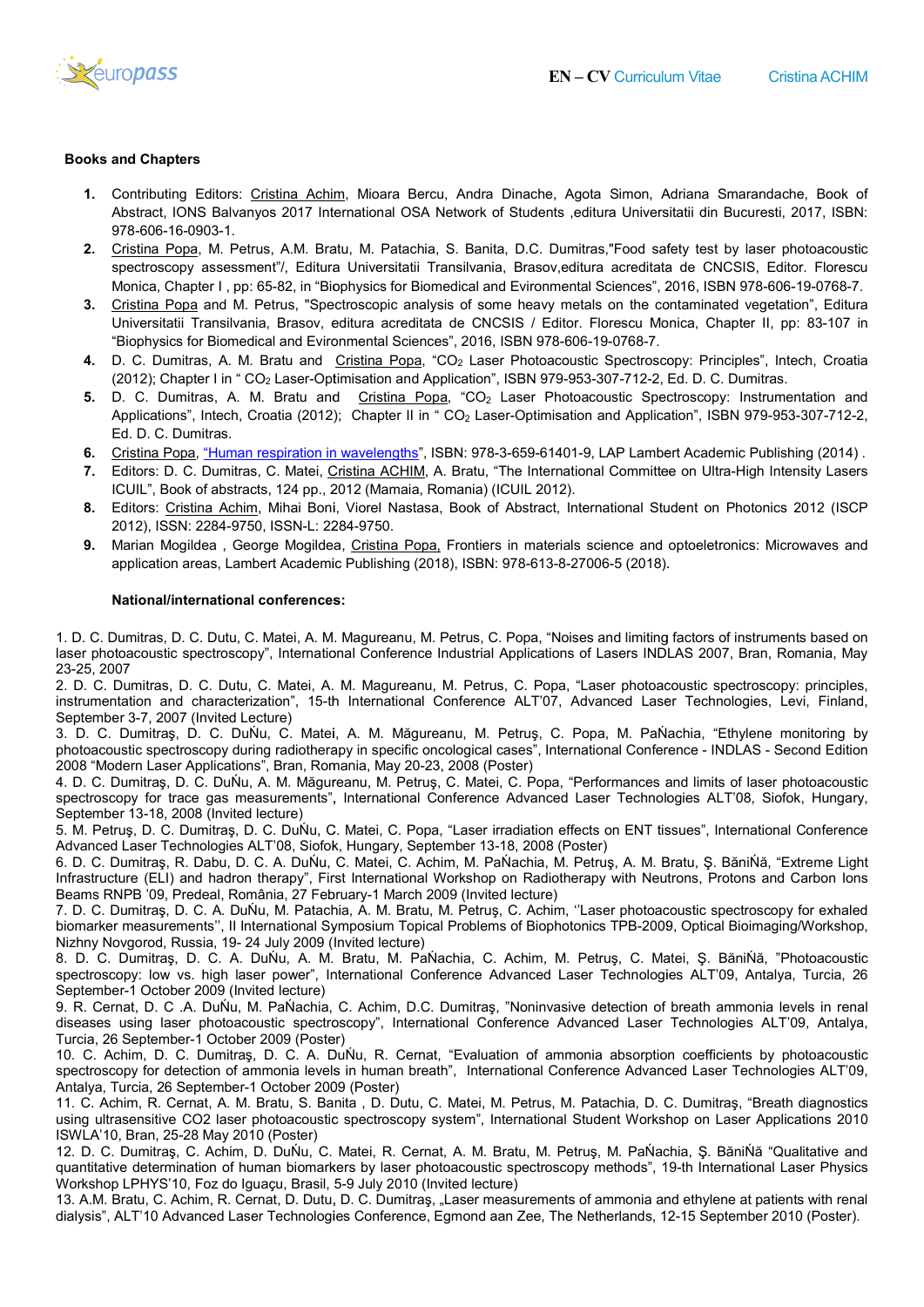

14. C. Achim, D. DuŃu, D. C. Dumitraş, "Noninvasive investigation of human biomarkers by laser photo photo-acoustic spectroscopy 14. C. Achim, D. DuÑu, D. C. Dumitraş, "Noninvasive investigation of human biomarkers by laser photo<br>method", International Congress Laser Bucharest, Bucharest, România, 11-13 November 2010 (Oral)

15. C. Popa, A. M. Bratu, D. C. A. DuŃu, C. Matei, Ş. BăniŃă, D. C. Dumitraş, "Analysis of ethylene and ammonia as biomarkers for patients with renal failure", International Student Workshop on Laser Applications, Bran, Romania, 31 May 16. Ş. BăniŃă, D. C. A. DuŃu, C. Matei, A. M. Bratu, M. Petruş, C. Achim, M. PaŃachia, D. C. Dumitraş, "Ethylene concentratio measurement at fruits using LPAS", International Student Workshop on Laser Applications, Bran, Romania, 31 May May-4 June, 2011 (Oral) C. Popa, A. M. Bratu, D. C. A. DuÑu, C. Matei, Ş. BăniÑă, D. C. Dumitraş, "Analysis of ethylene and ammonia as biomarkers<br>atients with renal failure", International Student Workshop on Laser Applications, Bran, Romania, 31 13 November 2010 (Oral)<br>traş, "Analysis of ethylene and ammonia as biomarker<br>›lications, Bran, Romania, 31 May-4 June, 2011 (Oral) concentration

17. A. M. Bratu, C. Popa, C. Matei, Ş. BăniŃă, D. C. Dumitraș, "Removing of interfering gases in LPAS breath biomarker concentration measurements", International Student Workshop on Laser Applications, Bran, Romania, 31 May May-4 June, 2011 (Oral) 18. D. C. Dumitraş, Ş. BăniŃă, A. M. Bratu, C. Matei, C. Popa, "Assessment of medical treatment efficiency based on multiple biomarkers measurement", 19-th International Conference on Advanced Laser Technologies - ALT'11, Golden Sands, Bulgaria, September 3-8, 2011 (Invited lecture)

19. A. Bratu, M. Petruş, C. Achim, C. Matei, M. PaŃachia, Ş. BăniŃă, D. C. Dumitraş, "Quantitative analysis of surgical smoke by laser photoacoustic spectroscopy", International Student Conference on Photonics ISCP 2012, Sinaia, Romania, May 8-11, 2012 (Oral)

20. M. Petruş, C. Matei, M. PaŃachia, C. Popa, A. M. Bratu, Ş. BăniŃă, D. C. Dumitraş, "Quantitative analysis in vitro of surgical smoke by laser photoacoustic spectroscopy", International Student Conference on Photonics ISCP 2012 2012, Sinaia, Romania, May 8- 11, 2012 (Oral) A. Bratu, M. Petruş, C. Achim, C. Matei, M. PaÑachia, Ş. BăniŇă, D. C. Dumitraş, "Quantitative analysis of surgical smoke by<br>r photoacoustic spectroscopy", International Student Conference on Photonics ISCP 2012, Sinaia, R

21. M. Patachia, D. C. Dutu, Ş. Bănită, C. Achim, M. Petruş, A. Bratu, C. Matei, D. C. Dumitraş, "Calibration and artifact minimization in a CW Diffuse Optical Tomography system", International Student Conference on Photonics ISCP 2012, Sinaia, Romania, May 8-11, 2012 (Oral)

22. C. Achim (Popa), A. M. Bratu, D. C. Dumitraş, "Assessment of HD efficiency based on multiple biomarkers spectroscopic 22. C. Achim (Popa), A. M. Bratu, D. C. Dumitraş, "Assessment of HD efficiency based on multiple biomark<br>measurement", 21-th International Laser Physics Workshop LPHYS12, Calgary, Canada, July 23-27, 2012 (Oral) on Photonics ISCP 2012, Sinaia<br>nultiple biomarkers spectroscopi<br>27, 2012 (Oral)<br>echnical performances of a LPA<br>per 28–November 1, 2012 (Oral)

23. C. Matei, S. BăniŃă, C. Achim, A. M. Bratu, M. Bercu, M. PaŃachia, D. C. Dumitraş, "Technical performances of a LPAS system for biomarker analysis", 2012 International Breath Analysis Meeting, Sonoma, USA, October 2 Matei, S. BăniNă, C. Achim, A. M. Bratu, M. Bercu, M. PaÑachia, D. C. Dumitraş, "Technical perl<br>for biomarker analysis", 2012 International Breath Analysis Meeting, Sonoma, USA, October 28–Nove<br>Achim, C. Matei, M. Petruş,

24. C. Achim, C. Matei, M. Petruş, A. M. Bratu, M. PaŃachia, Ş. BăniŃă, D.C. Dumitraş, "Breath analysis by laser photoacousti photoacoustic spectroscopy method", 2012 International Breath Analysis Meeting, Sonoma, USA, October 28–November 1, 2012 (Poster)

25. A. M. Bratu, C. Achim, C. Matei, M. Petruş, S. Bănită, M. Patachia, D. C. Dumitraş, "Gas interference in breath analysis", 2012 25. A. M. Bratu, C. Achim, C. Matei, M. Petruş, S. Bănită, M. Patachia, D. C. Dumitraş, "Gas int<br>International Breath Analysis Meeting, Sonoma, USA, October 28 – November 1, 2012 (Poster)

26. C. Achim, A. M. Bratu, C. Matei, M. Petrus, M. Patachia, S. Banita, N. Verga, D. C. Dumitraş, "Advantages of laser photoacoustic spectroscopy in radiotherapy characterization", 1st Annual Conference of the Romanian Society of Hadrontherapy (ICRSH 2013), Predeal, Romania, February 21 C. Matei, M. Petrus, M. Patachia, S. Banita, N. Verga, D.<br>in radiotherapy characterization", 1st Annual Conference of the<br>iania, February 21-24, 2013 (Oral)

27. Ș. BăniŃă, C. Popa, C. Matei, M. PaŃachia, A. M. Bratu, M. Petruş, D. C. Dumitraş, "The monitorization of lipid oxidation in 27. Ş. BăniŃă, C. Popa, C. Matei, M. PaŃachia, A. M. Bratu, M. Petruş, D. C. Dumitraş, "The monitorization of lipid oxidation in<br>strawberries, using photoacoustic spectroscopy assay", Third Edition of the International Con INDLAS 2013, Bran, Romania, May 20-24, 2013 (Oral) strawberries, using photoacoustic spectroscopy assay", Third Edition of the International Conference "Modern Laser Applications"<br>INDLAS 2013, Bran, Romania, May 20-24, 2013 (Oral)<br>28. M. Patachia, C. Achim, S. Bănită, C.

an experimental CW-Diffuse Optical Tomography system", Third Edition of the International Conference "Modern Laser Applications" INDLAS 2013, Bran, Romania, May 20-24, 2013 (Poster P12) } 2013, Bran, Romania, May 20-24, 2013 (Oral)<br>Patachia, C. Achim, S. Bănită, C. Matei, A. Bratu, M. Petruş, D. C. Dumitra<br>erimental CW-Diffuse Optical Tomography system", Third Edition of<br>tions" INDLAS 2013, Bran, R

29. C. Popa, C. Matei, Ş. BăniŃă, M. PaŃachia, A. M. Bratu, M. Petruş, D. C. Dumitraş, "Breath ethylene assessment at subjects under haemodialysis treatment", Third Edition of the International Conference "Modern Laser Applications" INDLAS 2013, Bran, Romania, May 20-24, 2013 (Poster P13) Popa, C. Matei, Ş. BăniNă, M. PaNachia, A. M. Bratu, M. Petruş, D. C. Dumitraş, "Breath ethylene assessment at subjects<br>haemodialysis treatment", Third Edition of the International Conference "Modern Laser Applications" IN

30. A. M. Bratu, M. Petruş, M. PaŃachia, C. Matei, C. Popa, Ş. BăniŃă 30. A. M. Bratu, M. Petruş, M. PaŃachia, C. Matei, C. Popa, Ş. BăniŃă, D. C. Dumitraş, "Laser photoacoustic analysis of surgical<br>smoke produced by tissue ablation", Third Edition of the International Conference "Modern Las Romania, May 20-24, 2013 (Poster P14)

31. C. Matei, C. Popa, A. M. Bratu, M. Petruş, M. PaŃachia, Ş. Bănită, D. C. Dumitraş, "Dual LPAS system for trace gas detection", Third Edition of the International Conference "Modern Laser Applications" INDLAS 2013, Bran, Romania, May 2024, 2013 (Poster) (Poster) 32. Ş. Bănită, C. Achim, M. Patachia, C. Matei, A. M. Bratu, M. Petruş, D. C. Dumitraş, "Characterization of organic vs. nonorganic raspberries and strawberries fruits using laser photoacoustic spectroscopy", 22nd International Laser Physics Workshop LPHYS1 LPHYS13, Prague, Czech Republic, July 15-19, 2013 (Oral 3.5.2) ่ //. Bratu, M. Petruş, M. PaÑachia, Ş. Bănită, D. C. Dumitraş, "Dual LPAS system for trace gas detection<br>tional Conference "Modern Laser Applications" INDLAS 2013, Bran, Romania, May 2024, 2013 (Poster<br>. Patachia, C. M C. Poperaton, C. C. Dumitrag, testing '13 Montenegro, 2000 Montenegro, 2000 Montenegro, 2000 Montenegro, 2000 Montenegro, 2000 Montenegro, 2000 Montenegro, 2000 Montenegro, 2000 Montenegro, 2000 Montenegro, 2000 Montene Re

Prague, Czech Republic, July 15-19, 2013 (Oral 3.5.2)<br>33. M. Patachia, C. Achim, S. Bănită, C. Matei, A. Bratu, M. Petruş, D. C. Dumitraş, "CW-Diffuse Optical Tomography system: acquisition and electrical signals processing", 22nd International Laser Physics Workshop LPHYS13, Praque, Czech Republic, July 15-19, 2013 (Poster) CW-Diffuse Optical Tomography system:<br>LPHYS13, Prague, Czech Republic, July

34. C. Matei, C. Achim, A. M. Bratu, M. Patachia, Ş. Bănită, M. Bercu, I. Ivaşcu, D. C. Dumitraş, "Feasability of radiobiolog radiobiological acquisition and electrical signals processing", 22nd International Laser Physics Workshop LPHYS13, Prague, Czech Republic, July<br>15-19, 2013 (Poster)<br>34. C. Matei, C. Achim, A. M. Bratu, M. Patachia, Ş. Bănită, M. Bercu, I. Republic, July 15-19, 2013 (Oral EL.8.5)

35. C. Achim, A. M. Bratu, C. Matei, M. Petruş, M. PaŃachia, Ş. BăniŃă, D. C. Dumitraş, "Non-invasive breath gas analysis based on spectroscopic measurements", 22nd International Laser Physics Workshop LPHYS13, Prague, Czech Republic, July 15 2013 (Poster P3.1) l Laser Physics Workshop LPHYS13, Prague, Czech<br>:. Dumitraş, "Non-invasive breath gas analysis based<br>op LPHYS13, Prague, Czech Republic, July 15-19,

36. M. PaŃachia, C. Popa, Ş. Bănittă, C. Matei, A. Bratu, M. Petruş, D. C Dumitraş, "CW diffuse optical tomography testing an and calibration on fantoms", ALT '13 (Advanced Laser Technologies Conference), Budva, Montenegro, September 16 16-20, 2013 (Poster B-P-4)

37. C. Achim, M. Patachia, Ş. Bănită, M. Petruş, A. M. Bratu, C. Matei, D. C. Dumitraş, "The evaluation of overexertion in ka kangoo jumps program using spectroscopic measurements", ALT '13 (Advanced Laser Technologies Conference), Budva, Montenegro, September 16-20, 2013 (Poster D-P-1)

38. A. M. Bratu, M. Petruş, C. Popa, C. Matei, M. PaŃachia, Ş. BăniŃă, D. C. Dumitraş, "Hazardous chemical products detection from surgical smoke", ALT '13 (Advanced Laser Technologies Conference), Budva, Montenegro, September 16 16-20, 2013 (Oral B-O-6)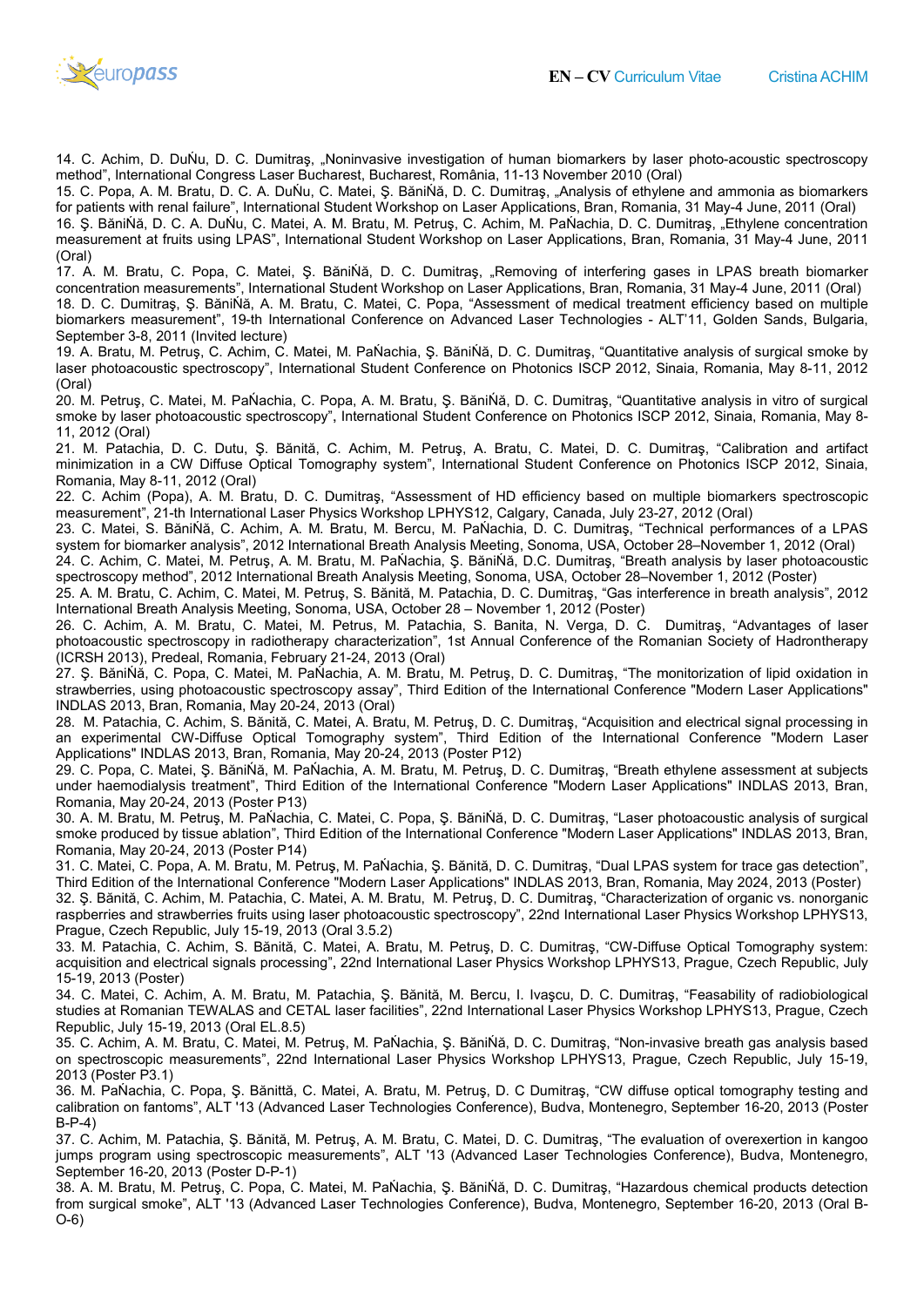

39. Ş. Bănită, C. Achim, M. Patachia, C. Matei, A. M. Bratu, M. Petruş, D. C. Dumitraş, "Ethylene release from strawberries by photoacoustic spectroscopy assay", ALT '13 (Advanced Laser Technologies Conference), Budva, Montenegro, September 16 2013 (Poster PA-P-1) Bănită, C. Achim, M. Patachia, C. Matei, A. M. Bratu, M. Petruş, D. C. Dumitraş, "Ethylene release<br>coustic spectroscopy assay", ALT '13 (Advanced Laser Technologies Conference), Budva, Montenegr<br>Poster PA-P-1)<br>Matei, C. P 16-20,

40. C. Matei, C. Popa, A.M. Bratu, M. Petruş, M. Patachia, Ş. Bănită, I. Ivaşcu, D. C. Dumitraş, "Initializati "Initialization of radiobiological studies at Romanian high power laser facilities", ALT '13 (Advanced Laser Technologies Conference), Budva, Montenegro, September 16-20, 2013 (Poster B-P-3) studies at Romanian high power laser facilities", ALT '13 (Advanced Laser Technologies Conference), Budva, Montenegro,<br>September 16-20, 2013 (Poster B-P-3)<br>41. A. Bratu, M. Petruş, M. PaŃachia, C. Matei, C. Popa, S. BăniŃă

smoke produced in vitro by CO2 laser ablation of animal tissue", 12th International Conference on Laser Ablation (COLA 2013), Ischia, Italy, October 6-11, 2013 (Poster P3-58) smoke produced in vitro by CO2 laser ablation of animal tissue", 12th International Conference on Laser Ablation (COLA 2013),<br>Ischia, Italy, October 6-11, 2013 (Poster P3-58)<br>42. C. Popa (Achim), A. M. Bratu, C. Ma itraş, "Laser photoacoustic spectroscopy on surgical<br>tional Conference on Laser Ablation (COLA 2013),<br>S. BăniŃă, D. C. Dumitraş, "Non-invasive CO2

laserphotoacoustic study of exhaled breath produced by active smoking with electronic vs. traditional cigarettes", Conferences on Laser Applications in Life Sciences (LALS 2014), Ulm, Germany, June 29-July 2, 2014 (Oral)

43. A. M. Bratu, C. Popa, C. Matei, M. Petruş, M. PaŃachia, Ş. BăniŃă, D. C. Dumitraş, "Mouth vs. nasal breathing analysis using 43. A. M. Bratu, C. Popa, C. Matei, M. Petruş, M. PaŃachia, Ş. BăniŃă, D. C. Dumitraş, "Mouth vs. nasal breathing analysis using<br>Iaser photoacoustic spectroscopy method", Conferences on Laser Applications in Life Sciences 29-July 2, 2014 (Poster)

44. Ș. Bănită, C. Popa, M. Patachia, A. M. Bratu, C. Matei, M. Bercu, D. C. Dumitraș, "Ethylene concentration at fruits under aerobic vs. anaerobic conditions", Conferences on Laser Applications in Life Sciences (LALS 2014), Ulm, Germany, June 29July 2, 2014 (Poster)

45. C. Matei, M. Patachia, S. Micloş, S. Dontu, D. Savastru, C. Achim, A. M. Bratu, M. Petruş, Ş. BăniŃă, M. A. Calin, D. C. Dumitraş, "Dual OCT – hyperspectral imaging system for intraoperative assessment of tumor spreading", Conferences on Applications in Life Sciences (LALS 2014), Ulm, Germany, June 29-July 2, 2014 (Poster) S. Dontu, D. Savastru, C. Achim, A. M. Bratu, M. Petruş, Ş. BăniŇă, M. A. Calin, D. C.<br>imaging system for intraoperative assessment of tumor spreading", Conferences on Laser<br>14), Ulm, Germany, June 29-July 2, 2014 (Poster Laser

46. M. PaŃachia, Ş. BăniŃă, C. Popa, C. Matei, A. Bratu, M. Petruş, D. C. Dumitraş, "Tumor positive margins imaging by OCT assisted with a hyperspectral camera", Conferences on Laser Applications in Life Sciences (LALS 2014), Ulm, Germany, June 29 29- July 2, 2014 (Poster) M. PaŃachia, Ş. BăniŃă, C. Popa, C. Matei, A. Bratu, M. Petruş, D. C. Dumitraş, "Tumor positive margins imaging by OCT<br>sted with a hyperspectral camera", Conferences on Laser Applications in Life Sciences (LALS 2014), Ulm, Fruits Le Cheme Mateira, C. Matei, A. M. Brancher (1987). C. Cheme Matei, They are not increased from the second Faron Cristina Advanced Faron Cristina Advanced Faron Cristina Achieve on culture and the second Faron Cristi

47. C. Popa, S. BăniŃă, M. PaŃachia, C. Matei, A. M. Bratu, M. Petruş, D. C. Dumitraş, "Human breath biomarker for clinical diagnosis by photoacoustic spectroscopy technique", New Trends on Sensing - Monitoring - Telediagnosis for Life Sciences, Braşov, Romania, July 24-26, 2014 (Oral)

48. A. M. Bratu, C. Popa, Ş. BăniŃă, M. PaŃachia, C. Matei, M. Petruş, D. C. Dumitraş, "Laser photoacoustic spectr spectroscopy for 48. A. M. Bratu, C. Popa, Ş. BăniŃă, M. PaŃachia, C. Matei, M. Petruş, D. C. Dumitraş, "Laser photoacoustic spectroscopy for<br>quality evaluation of fruits and vegetables", New Trends on Sensing - Monitoring - Telediagnosis Romania, July 24-26, 2014 (Poster)

49. M. Petruş, A. M. Bratu, C. Popa, M. PaŃachia, C. Matei, Ş. BăniŃă, D. C. Dumitraş, "Spectroscopic analysis of surgical smoke produced in vitro by laser vaporization of animal tissues in a closed gaseous environment", New Trends on Sensing<br>Telediagnosis for Life Sciences, Braşov, Romania, July 24-26, 2014 (Poster) Telediagnosis for Life Sciences, Braşov, Romania, July 24 ş, "Spectroscopic analysis of surgical smoke<br>าent", New Trends on Sensing - Monitoring -

50. D. C. Dumitraş, Ş. BăniŃă, M. Bercu, A. M. Bratu, I. Ivaşcu, C. Matei, M. PaŃachia, C. Popa, "New applicative results in CO2 laser photoacoustic spectroscopy", ALT '14 (Advanced Laser Technologies Conference), Cassis, France, October 6 6-10, 2014 (Invited)

51. C. Popa-Achim, M. Petruş, C. Matei, Ş. BăniŃă, A. M. Bratu, D. C. Dumitraş, "Breath biomarkers can help clinicians to assess the role of oxidative attack in young population with mental disorders", ALT '14 (Advanced Laser Technologies Conference), Cassis, France, October 6-10, 2014 (Oral) D. C. Dumitraş, Ş. BăniÑă, M. Bercu, A. M. Bratu, I. Ivaşcu, C. Matei, M. PaÑachia, C. Popa, "New applicative results in CO2<br>r photoacoustic spectroscopy", ALT '14 (Advanced Laser Technologies Conference), Cassis, France,

52. C. Matei, M. PaŃachia, S. Micloş, S. DonŃu, D. Savastru, C. Achim, A. M. Bratu, M. Petruş, Ş. BăniŃă, M. A. Călin, D. C. Dumitras, "Dual imaging system for intraoperative assessment of positive tumor margins", ALT '14 (Advanced Laser Technologies Conference), Cassis, France, October 6-10, 2014 (Oral)

53. M. Petruş, C. Popa, A. M. Bratu, C. Matei, M. PaŃachia, Ş. BăniŃă, D. C. Dumitraş, "Ethylene and ammonia traces Conference), Cassis, France, October 6-10, 2014 (Oral)<br>53. M. Petruş, C. Popa, A. M. Bratu, C. Matei, M. PaŃachia, Ş. BăniŃă, D. C. Dumitraş, "Ethylene and ammonia traces<br>measurements from healthy humans with different die Cassis, France, October 6-10, 2014 (Poster) 10,

traditional cigarettes on human health", 24th Annual International Laser Workshop LPHYS '15, Shanghai, China, August 2125, 2015 (Invitedl) ets by LPAS technique", ALT '14 (Advanced Laser Technologies Conference),<br>a, Ş. BăniŃă, D. C. Dumitraş, "Photoacoustic assessment of electronic vs.<br>al International Laser Workshop LPHYS '15, Shanghai, China, August 2125,<br>Ş

55. C. Popa, M. Petruş, A. M. Bratu, M. PaŃachia, Ş. BăniŃă, C. Matei, D. C. Dumitraş, "Laser spectroscopy for noninvasive ga monitoring in patients with dysfunctions", 13th Conference on Laser Ablation COLA 2015, Cairns, Australia, August 31September 4, 2015 (Poster)

54. C. Popa, A. M. Bratu, M. Petruş, M. PaŇachia, Ş. BăniŇă, D. C. Dumitraş, "Photoacoustic assessment of electronic vs.<br>traditional cigarettes on human health", 24th Annual International Laser Workshop LPHYS '15, Shanghai 56. M. Petruş, C. Achim, A. M. Bratu, Ş. BăniŃă, M. PaŃachia, C. Matei, D. C. Dumitraş, "Spectroscopic analysis of br breath ethylene from patients with type 2 diabetes", 13th Conference on Laser Ablation COLA 2015, Cairns, Australia, August 31September 4, 2015 (Poster)

57. D. C. Dumitraş, M. Petruş, A. M. Bratu, M. PaŃachia, Ş. BăniŃă, C. Popa, "Non invasive of breath biomarkers in oxidative stress using photoacoustic spectroscopy", International Conference on Advanced Laser Technologies ALT '15, Faro, Portugalia, September 7-11, 2015 (Invited) oxidative stress using photoacoustic spectroscopy", International Conference on Advanced Laser Technologies ALT '15, Faro,<br>Portugalia, September 7-11, 2015 (Invited)<br>58. M. Petruş, A. M. Bratu, C. Popa, Ş. Bănită, M. PaŃac

58. M. Petruş, A. M. Bratu, C. Popa, Ş. Bănită, M. PaÑachia, C. Matei, D. C. Dumitraş, "Spectroscopic analysis of humans breath in<br>subjects with type 2 diabetes", International Conference on Advanced Laser Technologies AL 11, 2015 (Oral) subjects with type 2 diabetes", International Conference on Advanced Laser Technologies ALT '15, Faro, Portugalia, September 7-<br>11, 2015 (Oral)<br>59. Ş. Bănită, M. Patachia, D. C. Dumitraş, C. Achim, M. Bercu, A. M. Bratu,

radiation on fruits using LPAS method", International Conference on Advanced Laser Technologies ALT '15, Faro, Portugalia, September 7-11, 2015 (Poster)

60. M. PaŃachia, Ş. BăniŃă, C. Matei, M. Petruş, C. Achim, A. M. Bratu, D. C. Dumitraş, "New optical imaging system for intraoperative detection of tumors margins", International Conference on Advanced Laser Technologies ALT '15, Faro, Portugalia, September 7-11, 2015 (Poster) .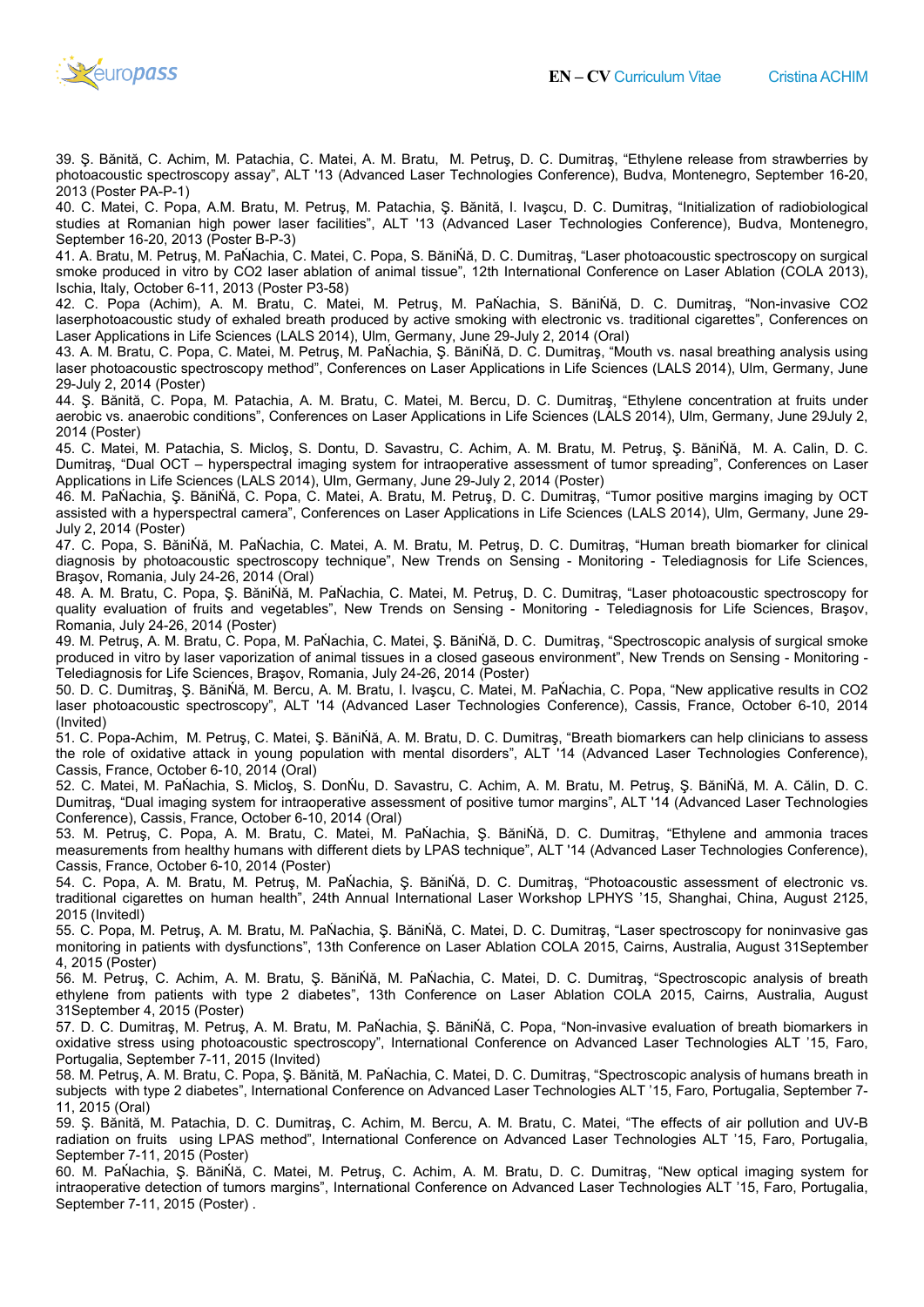

61. M. Petrus (Bercu), A.M. Bratu, C. Popa (Achim),"Oxidative stress in diabetes: ammonia breath analysis by laser photoacous photoacoustic spectroscopy", HSBS'15 4 th International Conference on Health Science and Biomedical Systems, Sliema, Malta 17 2015., nr. Prezentare 72708-115. – invited. (Bercu), A.M. Bratu, C. Popa (Achim),"Oxidative stress in diabetes: ammonia breath analysis by laser photoacous<br>', HSBS'15 4 th International Conference on Health Science and Biomedical Systems, Sliema, Malta 17-19 Augu<br>z 17-19 August

62. C. Popa, M. Petrus, A.M. Bratu, "Biomedical allpications of CO2 laser photoacoustic spectroscoy", HSBS'15 4 th International Conference on Health Science and Biomedical Systems, Sliema, Malta 17-19 August 2015. - invited

63. M. Petrus (Bercu), A.M. Bratu, C. Popa (Achim),"Chemotherapy and collateral damage: oxidative stress analysis by laser 63. M. Petrus (Bercu), A.M. Bratu, C. Popa (Achim),"Chemotherapy and collateral damage: oxidative stress analysis by laser<br>photoacoustic spectroscopy", 11th International Conference "Micro- to Nano-Photonics IV- ROMOPTO 2 2015, Bucharest, Romania. Nr. Prezentare: O10 – oral.

64. C. Popa (Achim), M. Petrus, A.M. Bratu, "Photoacoustic spectroscopy for non-invasive analysis of human respiration", 11th International Conference "Micro- to Nano-Photonics IV- ROMOPTO 2015" September 1 - 4, 2015, Bucharest, Romania.Nr. Prezentare: O6 –oraL. invasive analysis of human respiration", 11th<br>:mber 1 - 4, 2015, Bucharest, Romania.Nr.<br>SC; Dumitras DC/ Heavy metals impact: effect

65. Popa, C;Petrus,M; Bratu AM;Matei C; Banita S; Patachia M;Stoica M.; Litescu SC; Dumitras DC/ Heavy metals impact: effec 65. Popa, C;Petrus,M; Bratu AM;Matei C; Banita S; Patachia M;Stoica M.; Litescu SC; Dumitras DC/ Heavy ı<br>on plants,/ The Food Factor I Barcelona Conference, 02-04 November, 2016, Barcelona, Spain./no. 203 (Oral)

66. C.E. Matei, M. Patachia, S. Banita, M. Petrus, C. Achim, D.C. Dumitras/Integrated Diffuse Optical Tomography and Hyperspectral Fluorescence System for Tumor Assessment / The 24th Annual International Conf Technologies ALT'16 Galway, Ireland, September 12-16, 2016/ No. LDS-1-4 (Oral) C.E. Matei, M. Patachia, S. Banita, M. Petrus, C. Achim, D.C. Dumitras/Integrated Diffuse Optical Tomography and<br>›rspectral Fluorescence System for Tumor Assessment / The 24th Annual International Conference on Advanced mber, 2016, Barcelona, Spain./no. 203 (Oral)<br>im, D.C. Dumitras/Integrated Diffuse Optical Tomography and<br>The 24th Annual International Conference on Advanced Laser

67. M. Bercu (Petrus), C. Achim (Popa), A.M. Bratu, M. Patachia, S. Banita, C. Matei,and D.C. Dumitras/Laser spectroscopy method for non-invasive analysis of breath in subjects with pulmonary disease/The 24th Annual International Conference on Advanced Laser Technologies ALT'16 Galway, Ireland, September 12-16, 2016/No. LDS-P-7 (Poster) iim (Popa), A.M. Bratu, M. Patachia, S. Banita, C. Matei,and D.C. D<br>ysis of breath in subjects with pulmonary disease/The 24th Annual<br>ALT'16 Galway, Ireland, September 12–16, 2016/No. LDS-P-7 (Poster)

68. C. Achim (Popa), M. Bercu (Petrus), A.M. Bratu, C. Matei, M. Patachia, D.C. Dumitras/Impact evaluation of heavy metals at contaminated plants and fruits using IR spectroscopy/The 24th Annual International Conference on Advanced Laser Technologies<br>ALT'16 Galway, Ireland, September 12–16, 2016/No. PA-P-3 (Poster). ALT'16 Galway, Ireland, September 12-16, 2016/No. PA-P-3 (Poster). 7 (Poster)<br>s/Impact evaluation of heavy metals at<br>ence on Advanced Laser Technologies<br><sub>/ using</sub> microwave field/ Black Sea from

69. Mogildea, M; Mogildea, G; Achim (Popa), C;/Photoacoustic investigation of the air quality using microwave field/ Black Sea Space Workshop, 28-30 September, 2016, Constanta, Romania NO.17 (ID:161) (Poster).

70. C. Matei, D.C. Dumitras, N. Verga, L. Craciun, R. Vasilache, M. Bercu, C. Popa. "Radiobiology Research Center at ELI-NP based on Laser Accelerated Proton Beam Irradiation". 2nd International Conference of the Romanian Society of Hadrontherapy (ICRSH 2016), 25-28 Feb. 2016, Sinaia, Romania 69. Mogildea, M; Mogildea, G; Achim (Popa), C;/Photoacoustic investigation of the air quality using microwave field/ Black Sea from<br>Space Workshop, 28-30 September, 2016, Constanta, Romania NO.17 (ID:161) (Poster).<br>To. C.

71. C. Achim (Popa), D.C. Dumitras "VOCs emitted from seeds germinated with heavy metals measured by optical spectroscopy technique" The 25th Annual International Conference on Advanced Laser Technologies ALT'17 Busan, Korea, September 10 10–15, 2017, (INVITED).

72. D. C. Dumitraş, D. DuŃu, C. Matei, A. M. Măgureanu, M. Petruş, C. Popa, "ÎmbunătăŃirea dispozitivului fotoacustic laser p pentru detecŃia urmelor de gaze"(Improvement of a laser photoacoustic instrument for trace gas detection), Sesiunea de Comunicări ŞtiinŃifice cu ocazia centenarului prof. Agârbiceanu, UPB, 9 martie 2007

73. D. C. Dumitraş, D.C. DuŃu, C. Matei, A. M. Măgureanu, M. Petruş, C. Popa, M. PaŃachia, "Ethylene monitoring by Universitatea Bucureşti, Măgurele, 6 iunie 2008

74. C. Achim, D. C. Dumitraş, C. Matei, R. Cernat, "Photoacoustic spectroscopy devices for measurements of ammonia absorption coefficients with applications in clinical diagnosis by breath analysis", Sesiunea ŞtiinŃifică Anuală a FacultăŃii de Fizică, Universitatea Bucureşti, Măgurele, 5 iunie 2009 (Oral) C. Dumitraş, C. Matei, R. Cernat, "Photoacoustic spectroscopy devices for measurements of ammonia absorption<br>pplications in clinical diagnosis by breath analysis", Sesiunea ŞtiinŃifică Anuală a FacultăŃii de Fizică,<br>c. A. l cases", Sesiunea ȘtiinÑifică Anuală a FacultăŇii de Fizică,<br>ctroscopy devices for measurements of ammonia absorption<br>sis", Sesiunea ȘtiinŃifică Anuală a FacultăŃii de Fizică,<br>lachia, Ș. BăniŃă, D. C. Dumitraş, "Food qual

75. C. Achim, D. C. A. DuŃu, C. Matei, M. Petruş, A. M. Bratu, M. PaŃachia, Ş. BăniŃă, D. C. by laser photoacoustic spectroscopy", East Europe Energy, Environmental & Security Projects Fair 2010, București, 20-22 octombrie 2010 (Oral) by Iaser photoacoustic spectroscopy", East Europe Energy, Environmental & Security Projects Fair 2010, Bucureşti, 20-22<br>octombrie 2010 (Oral)<br>76. M. Petruş, D. C. Dumitraş, T. Julea, C. Achim, D. C. A. DuŃu, "Laser photoac

Europe Energy, Environmental & Security Projects Fair 2010, Bucureşti, 20 & 20-22 octombrie 2010 (Oral) 76. M. Petruş, D. C. Dumitraş, T. Julea, C. Achim, D. C. A. DuŃu, "Laser photoacoustic studies of glucose in human tissue", East<br>Europe Energy, Environmental & Security Projects Fair 2010, Bucureşti, 20-22 octombrie 2010 (

"Evaluarea impactului poluării asupra vegetaŃiei contaminate folosind spectroscopia fotoacustică laser", Masa rotunda Editia Tendinte actuale in ecploatarea durabila a resurselor minerale, 20 Noiembrie 2015, Bucuresti Romania. - oral him), Mioara Bercu, Ana M. Bratu, Consuela Matei, Mihai PaÑachia, Ştefan Bà<br>poluării asupra vegetaŃiei contaminate folosind spectroscopia fotoacustică laser",<br>›loatarea durabila a resurselor minerale, 20 Noiembrie 2015, Bu IV-

78. Popa C; Bercu M;Patachia M; Bratu AM; Matei C; Banita S; Dumitras DC;/" Efectul metalelor grele asupra plantelor folosind spectroscopia fotoacustica cu laser in detectia moleculelor de gaz"/ Masa rotunda Editia V, " Tendinte actuale in exploatarea durabila a resurselor minerale", 14 Decembrie 2016/ nr.1 (Oral) pa C; Bercu M;Patachia M; Bratu AM; Matei C; Banita S; Dumitras DC;/" Efectul metalelor grele asupra plantelor folosind<br>pscopia fotoacustica cu laser in detectia moleculelor de gaz"/ Masa rotunda Editia V, " Tendinte actu

79. M. Mogildea; G. Mogildea; C. Achim (Popa)/Air quality assessment using microwave and spectroscopic fields – poster/Aerospace Europe (CEAS), București, România, 16 – 20 octombrie 2017/nr.13.

80. C. Popa (Achim), M. Petrus (Bercu), A.M. Bratu (Magureanu)/Detection of gaseous molecules at plantlets – poster/International 80. C. Popa (Achim), M. Petrus (Bercu), A.M. Bratu (Magureanu)/Detection of gaseous molecules at plantlets – poster/International<br>OSA Network of Students (IONS), Balvanyos, România, 25 – 28 iulie 2017 content/uploads/2017/10/ions-balvanyos\_2017\_bookofabstracts\_online.pdf)

81. A.M. Bratu (Magureanu), M. Petrus (Bercu), C. Popa (Achim)/Photoacoustic analysis in young adults with autism – poster/International OSA Network of Students (IONS), Balvanyos, România, 25 poster/International OSA Network of Students (IONS), Balvanyos, România, 25 – 2<br>(<u>http://ionsbalvanyos.osahost.org/wp-content/uploads/2017/10/ions-balvanyos\_2017\_bookofabstracts\_online.pdf</u>) – 28 iulie 2017

82. C. Achim (Popa)/Laser based spectrometer for optical trace gas molecules detection at contaminated vegetation – poster/Laser Ignition Summer School, Brașov, România, 19 – 22 Iulie 2017/ nr. P.29

83. C. Popa (Achim); D.C. Dumitras/VOCs emitted from seeds germinated with heavy metals measured by optical spectroscopy technique – prezentare invitată/The 25th International Conference on Advanced Laser Technologies septembrie 2017/nr. FC-I-2. Popa (Achim); D.C. Dumitras/VOCs emitted from seeds germinated with heavy metals measured by optical spectroscopy<br>que – prezentare invitată/The 25th International Conference on Advanced Laser Technologies, Busan, Coreea, 1 Technologies, Busan, Coreea, 10 – 15

84.M. Petrus (Bercu); C. Popa (Achim); A.M. Bratu (Magureanu); C. Matei; M. Patachia; S. Banita; D.C. Dumitras/Spectroscopic analysis of breath ethylene in relation with glycaemic status in type 2 diabetes - poster/International OSA Network of Students